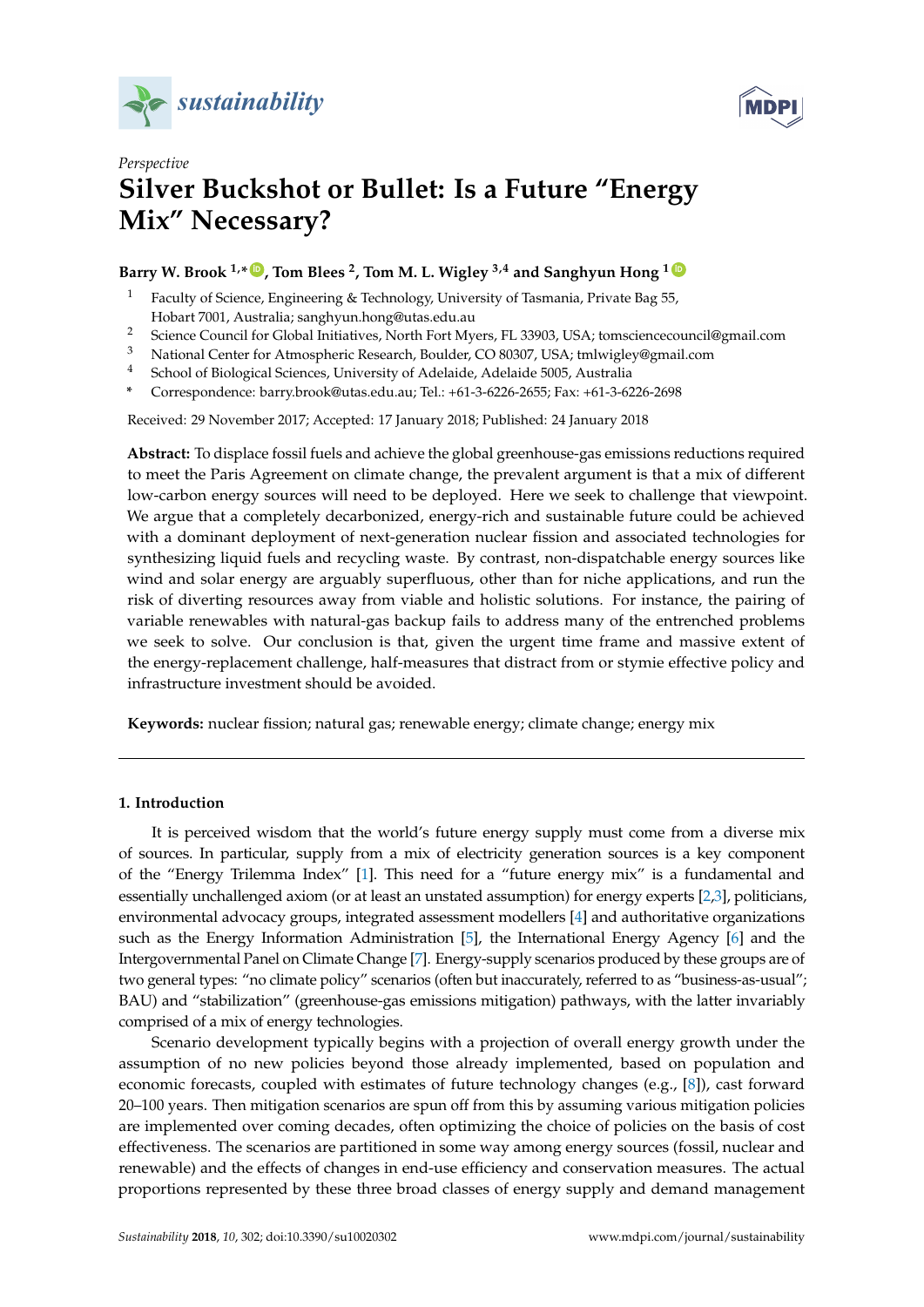depends on the objectives of the modelling but some measure of economic, environmental, scientific and socio-political considerations inevitably exert an influence on the character and assumptions of the exercise and thus on the outcome.

Depending on how the modellers weight these factors, the range of possible modelling assumptions and options is almost infinite [\[9,](#page-9-1)[10\]](#page-9-2). Some scenarios (e.g., [\[11](#page-9-3)[–14\]](#page-9-4)) define arbitrary mitigation "wedges" based on a cursory evaluation of the feasibility of their technical, economic and logistic underpinnings [\[15\]](#page-9-5) and often ignoring the fact that a substantial fraction of the suggested wedge technologies is likely to be implemented spontaneously, even in the absence of policies [\[10\]](#page-9-2). Others more rigorously attempt to weigh a multitude of limiting factors, such as past experience, technological maturity and development pathways, current and projected costs including associated financial risks, fuel availability and security, material use, generation reliability, dispatchability, current political policies and so on [\[3,](#page-8-2)[4](#page-8-3)[,16](#page-9-6)[,17\]](#page-9-7). A problem with this "mechanistic" approach, however, is that, historically, forecasts of this kind have usually born little resemblance to what actually eventuated over subsequent decades [\[15](#page-9-5)[,18,](#page-9-8)[19\]](#page-9-9). In their recently published papers, Jacobson et al. [\[20](#page-9-10)[,21\]](#page-9-11) and others [\[22\]](#page-9-12) argue that the entire energy demand of the United States, including transport, heat and electricity, can be supplied entirely by intermittent renewable energy sources (principally wind, solar and hydro). However, their arguments have faced strong criticism by a number of energy researchers [\[23](#page-9-13)[–25\]](#page-9-14) in regard to their assumptions and modelling methods.

The scenarios used by authoritative bodies like the International Energy Agency and Energy Information Administration tend to be quite conservative, projecting only gradual and incremental changes in energy sources. In particular, the forecast global energy pie in coming decades continues to have large slices of coal, oil and gas. In addition, they often have an ambitious outlook for new fossil-fuel technologies (such as carbon-capture-and sequestration) when stabilization scenarios are modelled but with only small portions of nuclear and hydro and growing but persistently minor roles for wind, solar and other non-hydro renewables. The time course of deviations from the current energy mix in these stabilization scenarios is tortuously slow, which is surprising given the urgency of mitigating the rise in global temperature and its consequences [\[22\]](#page-9-12). In short, the forecasts of these energy agencies could certainly never be characterized as visions of the possibly radical and wholesale transformation in our energy systems that many think will be necessary to reduce the probability of dangerous anthropogenic interference (DAI) with the climate system to acceptable levels [\[26\]](#page-9-15).

Yet, given the combination of "wicked problems" [\[27\]](#page-9-16) that must be faced and conquered by humanity this century, including global climate change, ocean acidification, biodiversity loss and provision of adequate necessities for a human population that will soon approach 10 billion, a business-as-usual or conservatively incremental mitigation approach may well not be a viable or acceptable socio-political strategy. Indeed, if we continue to rely on fossil fuels for energy and fail to practice stewardship of the Earth System, many of the incredible advances and benefits won by modern civilization over the last few centuries may be severely degraded or lost. A future energy system that delivers substantial and timely mitigation of carbon and other greenhouse-gas emissions, while providing abundant energy for human development, is essential [\[28](#page-9-17)[,29\]](#page-9-18).

#### **2. Alternative Energy Mixes and the "Silver Buckshot"**

But how do we achieve the emissions reductions required to avoid DAI? (Or as Prins and Rayner put it, "fire the 'silver buckshot'"; [\[30\]](#page-9-19)) Or is there a silver bullet after all? In this and the following sections, we argue that balanced and diverse "energy mixes" are probably unnecessary, or at least suboptimal, and that a completely decarbonized, energy-rich and sustainable future could be achieved through the timely deployment of next-generation nuclear energy and associated technologies for synfuel production and materials recycling alone. We acknowledge that this proposition is a radical one but the time for subtleties has long passed. What global society now needs is a workable and holistic "prescription for the planet" [\[31\]](#page-9-20).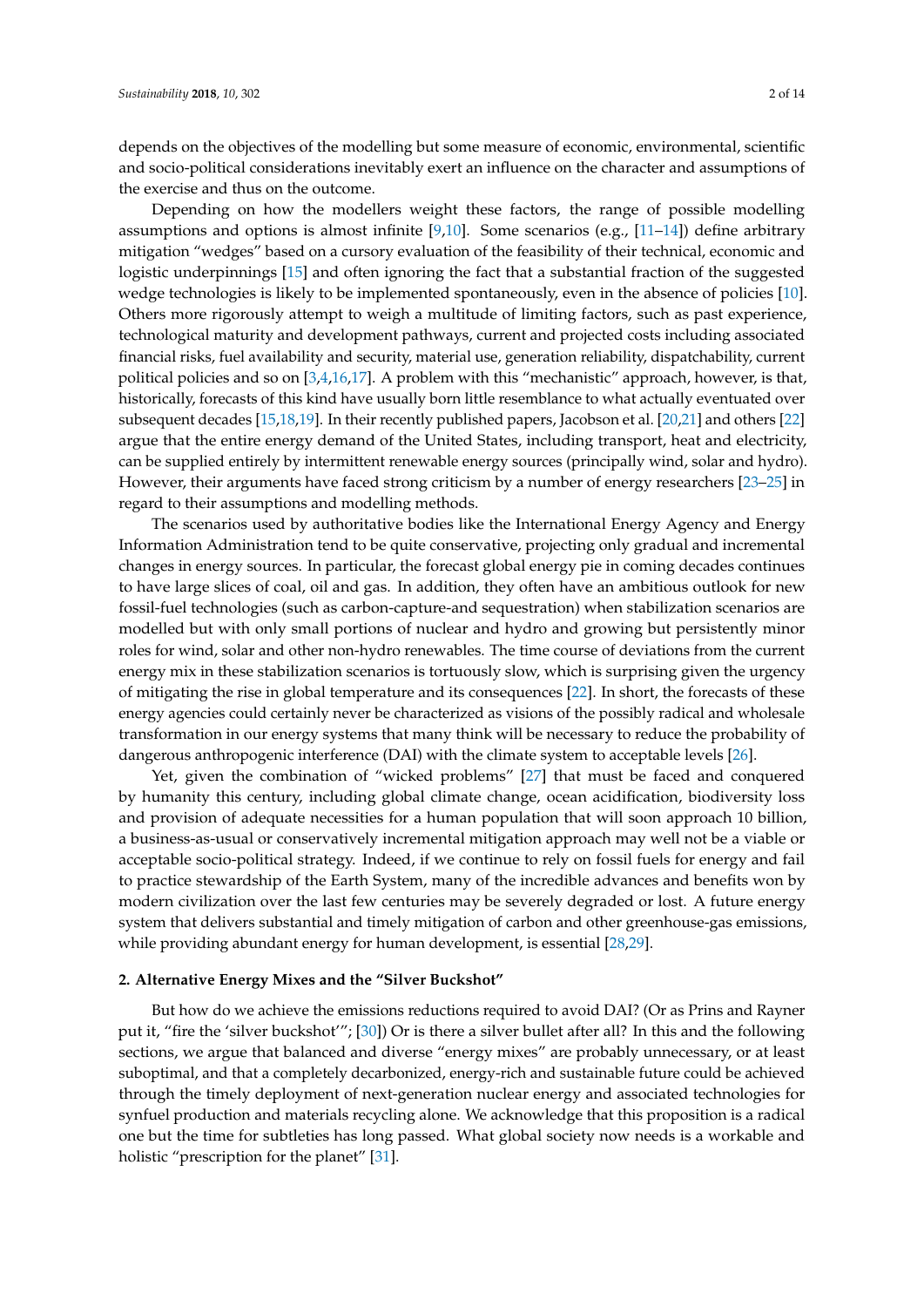The most widely discussed pathways for an alternative energy future involve the massively expanded deployment of a wide range of "renewable" technologies, including harnessing the energy in wind, sunlight, ocean waves and tides, as well as more traditional (and dispatchable—electricity generation sources that can be generated at any time at the request of electricity network operators or demand) hydropower and biomass combustion. Most advocates of these energy technologies shun any use of nuclear power [\[13,](#page-9-21)[32–](#page-10-0)[34\]](#page-10-1) and the majority of those who acknowledge its role view it as simply (a small) part of the low-carbon energy jigsaw puzzle [\[35\]](#page-10-2). Some argue that an all-out pursuit of a diverse mix of systems that harness sunlight, wind, waves and plant life at continental scales, combined with vast improvements in energy efficiency and energy conservation for both production and consumption sides and cheap energy storage, are "the answer" for global decarbonization. In some published scenarios, arbitrary allocations of wind, water and sunlight are accumulated to reach a total target energy supply [\[11](#page-9-3)[–13\]](#page-9-21). In other modelled futures, attempts are made to balance electricity demand with supply at all times, using gas (bio or fossil), hydro, stored heat and dispersed "supergrids" to try to cover shortfalls [\[16,](#page-9-6)[36–](#page-10-3)[39\]](#page-10-4).

Given these ideas, what is stopping nations from following through with these visions to replace coal, oil and gas infrastructure with renewable energy? It is probably not because of any strong, society-wide opposition to a switch to renewables, but, rather, a combination of economic uncertainty, the undeniably diffuse and intermittent nature of the energy sources themselves, technological immaturity and prudent financial risk management [\[3,](#page-8-2)[40,](#page-10-5)[41\]](#page-10-6). A key factor, therefore, is that economically harnessing renewable energy such that it provides a reliable, dispatch-on-demand power supply, still faces many technical challenges [\[15](#page-9-5)[,17](#page-9-7)[,41–](#page-10-6)[43\]](#page-10-7), not the least of which include the laws of physics, in terms of energy density.

The highly diffuse nature of all the energy sources described above means that they require the exploitation of extensive geographical areas to capture large amounts of energy. In some favourable locations like Australia (with high solar insolation and low population density), this is not, in itself, a major problem. For other countries, like Japan, South Korea or most European nations with high population density, however, this presents a severe constraint [\[44\]](#page-10-8). Transmission requirements also present problems arising from cost of transmission lines and power losses over long distances [\[45\]](#page-10-9). Another difficulty is that the technosolar energy sources are inherently variable and intermittent—sometimes they deliver a lot of power and sometimes little or none, for short or extended periods [\[24](#page-9-22)[,45](#page-10-9)[,46\]](#page-10-10). This means that to satisfy the needs of an "always on" power demand, even with a multi-source interconnected distributed network, ways must be found to store vast amounts of heat or electricity to cover the non-generating periods [\[47\]](#page-10-11), or else keep fossil-fuel or nuclear plants as a backup [\[17,](#page-9-7)[45,](#page-10-9)[48\]](#page-10-12). It is in the local-to-transnational scaling up process that technical difficulties, costs and time-scales amplify [\[18\]](#page-9-8).

The problem of short-term intermittency (days to a week) for individual households (or a local area) can be solved by improving energy storage systems (e.g., battery banks like the Tesla Powerwall; [\[49–](#page-10-13)[51\]](#page-10-14)) and establishing proper economic mechanisms to encourage deployment [\[52\]](#page-10-15). However, for a country level in places such as the United Kingdom, where the seasonal energy demand between winter (4.5 TWh day<sup>-1</sup>) and summer (1.5 TWh day<sup>-1</sup>) varies significantly [\[53\]](#page-10-16), the current capacity (technical, economic and volumetric) of energy storage dictates that it cannot play an important role in reducing seasonal peak demand: as such, gas will remain as a major source of peak electricity supply and heat [\[54\]](#page-10-17).

Usually, scenarios that include a large-scale expansion of renewable energy also assume a massive increase in the efficiency of energy consumption and fossil-fuel-derived production, leading to substantially lower demand profiles than present systems [\[4,](#page-8-3)[37](#page-10-18)[,55\]](#page-10-19). The desirability of becoming more efficient at how we generate and use energy is self-evident. Yet, in the broader context, to envisage that the global human enterprise will use less energy per capita in the future through the overwhelming success of end-use efficiencies, is contrary to the ongoing 21st-century trend of rapid economic development in non-OECD countries and in the context of a still energy-starved developing world,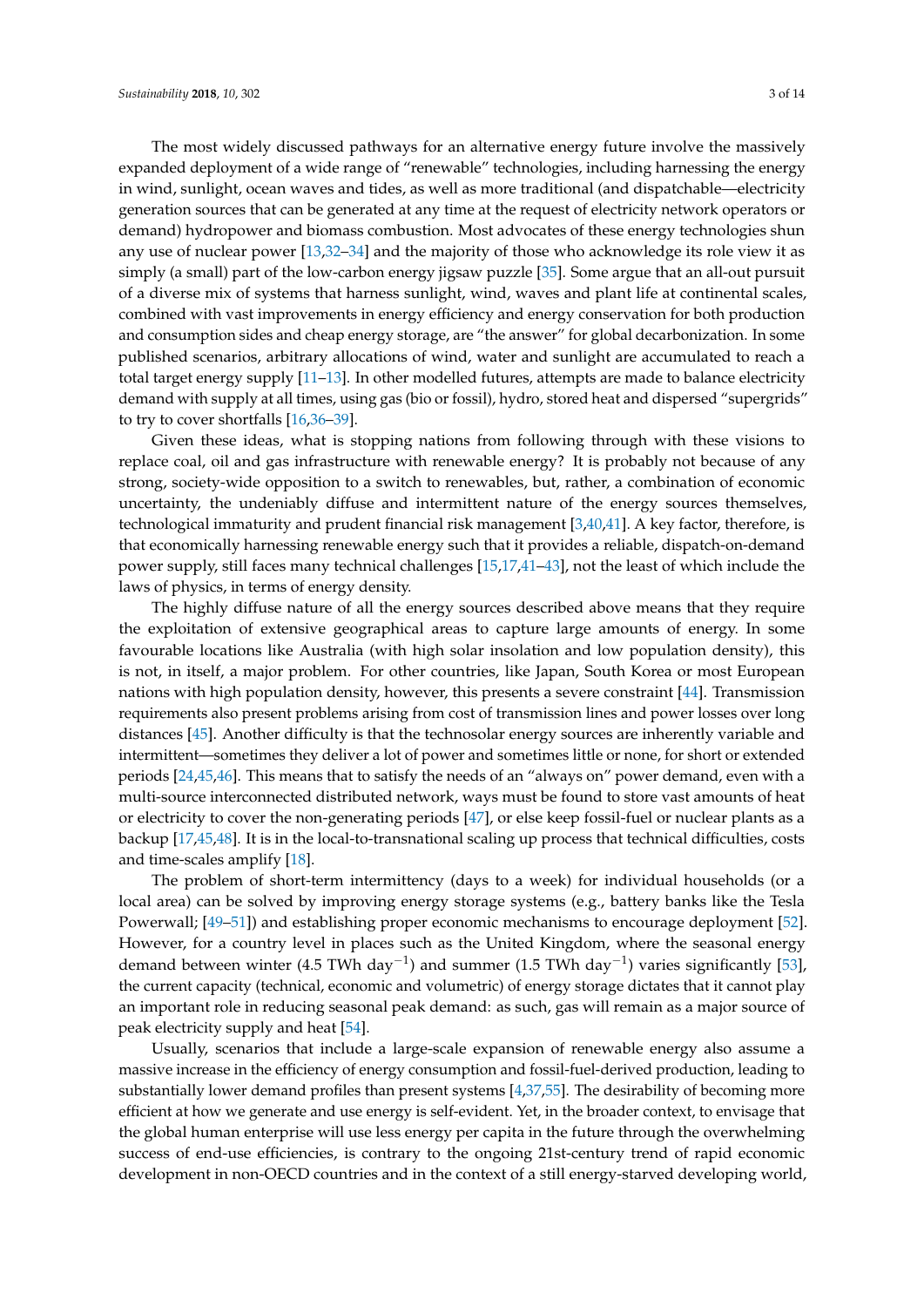largely irrelevant [\[18,](#page-9-8)[19\]](#page-9-9). A few studies have shown that economic growth will increase energy demand, or vice versa, with the history of energy use being characterized by the quest for ever cheaper sources that provide higher and higher "power densities" [\[41\]](#page-10-6). We need to work with, not against, these realities and seek to deliver these aspirations in an environmentally sustainable way.

Indeed, recent peer-reviewed critiques of the future global role of renewable energy [\[22,](#page-9-12)[24,](#page-9-22)[41](#page-10-6)[,43\]](#page-10-7) provide exhaustive details on the constraints imposed by variability, dispatchability, large-scale energy storage, the need for overbuilding and geographical replication (and the likely consequence: "dumping" of unused excess energy), low energy returned on energy invested and other key points. There are also recent meta-reviews that consider technological maturity, fit-for-service replacement capacity, cost and life-cycle emissions, as constraints on renewables capacity to displace fossil fuels [\[7,](#page-8-6)[41](#page-10-6)[,56\]](#page-11-0). The stark conclusion from these studies is that renewables alone will never be able to solve the greenhouse problem. Ironically, empirical studies found that a policy attempt at expanding renewables might not even reduce coal-based electricity and embedded greenhouse-gas emissions (e.g., [\[57\]](#page-11-1)). Ultimately, as the urgency of climate change mitigation mounts and as requirements for sustainable growth in developing economies and the replacement of aging infrastructure in the developed world come to the fore, pragmatic decisions on the economic and logistical viability of all types of non-fossil technologies will have to be made rationally and with consideration to their respective benefits and limitations [\[58\]](#page-11-2).

#### **3. Integral Fast Reactors—An Exemplar "Silver Bullet" Clean-Energy Technology**

An exemplar of the idea of an energy "silver bullet" (a single energy source that could *potentially* meet all of civilization's needs), as opposed to the "silver buckshot" discussed above, is fourth-generation nuclear energy. It has all of the crucial attributions required of a clean-energy "techno-fix", in that: (i) it offers the feasible prospect of a "plug in" replacement for coal- and gas-fired electricity; (ii) its process heat or excess electrical output can be used for synfuel manufacture and other industrial applications to replace oil; and (iii) this next generation of nuclear power systems avoids many of the real and perceived problems of current-generation reactor technology [\[31,](#page-9-20)[58](#page-11-2)[–61\]](#page-11-3).

But is there not a danger of "putting all of our (energy) eggs in one basket"? Certainly, the path to an energy future that is dominated by advanced nuclear fission would have to overcome some major challenges and solve the most significant problems and perceptions of nuclear power systems in use today. The legacy of long-lived "nuclear waste" is one of the first objections to nuclear power that one hears in any public discussion [\[62\]](#page-11-4). Safety is likewise prominent, especially in the wake of the Fukushima crisis of 2011. Concerns regarding weapons proliferation risk, construction times and cost and the assurance of a fuel supply that will last into the future, are also frequently expressed [\[2](#page-8-1)[,48\]](#page-10-12).

These apprehensions are not new. Indeed, a group of scientists at the U.S. Argonne National Laboratory West (now Idaho National Laboratory) considered these same issues in the early 1980s and reasoned that if the world was to have any hope of continued and increasing utilization of the energy locked in the atom, all of these problem areas would have to be addressed and solutions to all of them would have to be found. No stone was to be left unturned, no loose ends left for others to deal with in the future [\[61\]](#page-11-3). The result of this decade-long project at America's premier nuclear research centre was the Integral Fast Reactor (IFR) that solves virtually all the serious problems of nuclear power [\[61,](#page-11-3)[63\]](#page-11-5). Just as the final stage of the project was to be demonstrated, however, it was cut short by a purely political decision that eliminated the funding and shut down the program [\[31](#page-9-20)[,61](#page-11-3)[,64\]](#page-11-6).

In response, in 2001, nine nations formed the *Generation IV International Forum* to develop sustainable, economic, safe, reliable, proliferation resistant and physically protected nuclear reactors [\[65\]](#page-11-7). Founding countries of the Generation IV International Forum (GIF) include Argentina, Brazil, Canada, France, Japan, the Republic of Korea, the Republic of South Africa, the United Kingdom and the United States. Subsequently, Switzerland in 2002, Euratom in 2003, the People's Republic of China and the Russian Federation in 2006 and Australia in 2016 signed the GIF Charter to become member countries.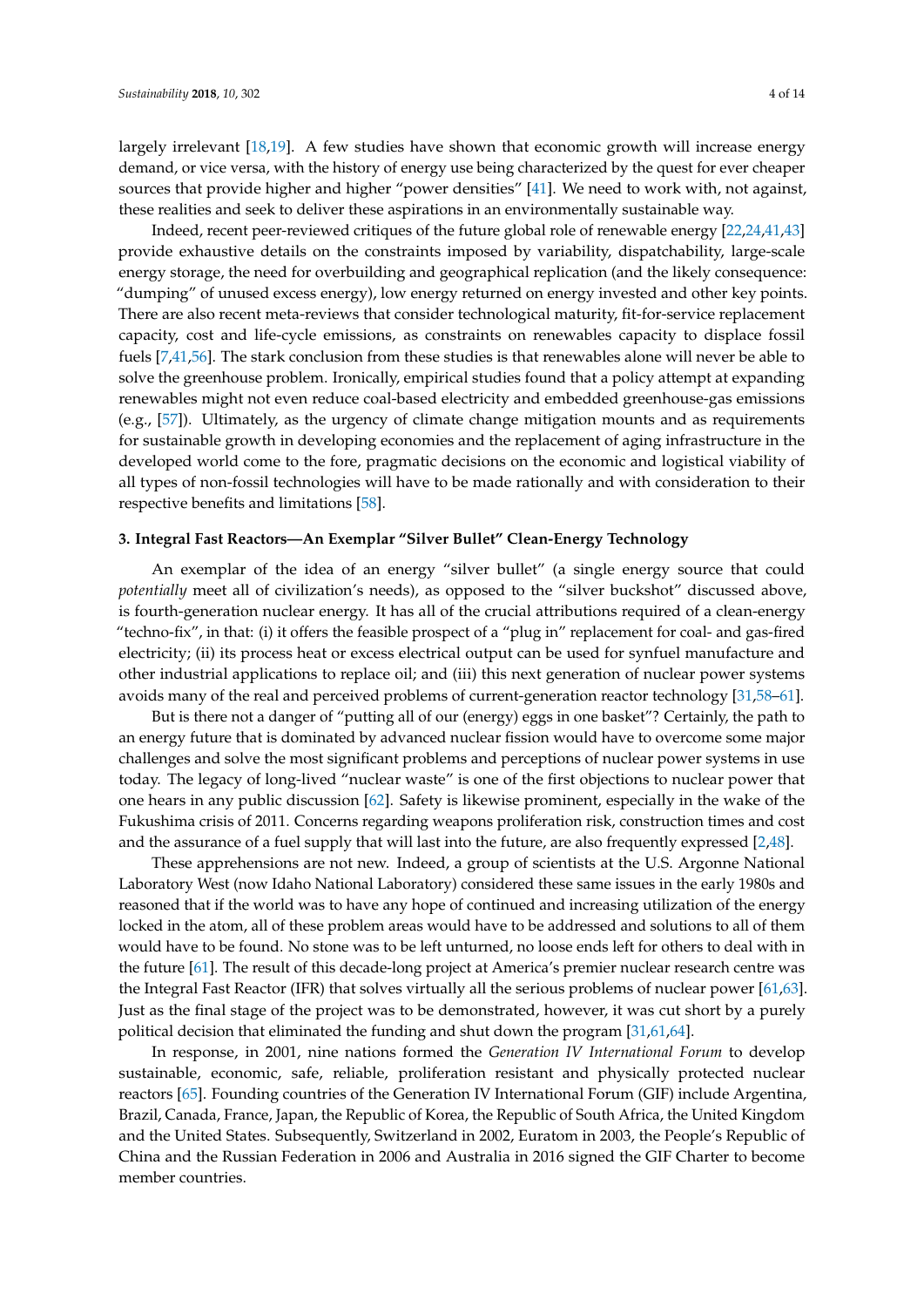The IFR is a development of existing Generation IV reactor systems and experiments in France, Russia and Japan that improves the reactor technology, which links the fast reactor to on-site reprocessing and fuel fabrication components (hence "integral"). It is an elegant solution to the world's energy problems and is a system that has been proven *capable* of eventually providing not just a slice of the energy pie but the whole pie [\[60](#page-11-8)[,66\]](#page-11-9). The IFR can utilize nuclear waste and weapons-grade plutonium and uranium for fuel. A fleet of IFRs could consume both the spent nuclear fuel and the vast inventories of depleted uranium that have resulted from over half a century of nuclear power and weapons programs, for electricity and heat production. The IFR is ultimately capable of using over 99% of the potential energy in uranium and plutonium, via repeated recycling of the used fuel, which means that the existing material that we already have at our disposal could supply all the energy humanity is expected to require for many centuries [\[67\]](#page-11-10) and more potential IFR fuel will be produced until the point when conventional thermal reactors are no longer used. The IFR achieves this via electrometallurgical pyroprocessing, in which the actinides in spent nuclear fuel are recycled without the need for further mining or enrichment of uranium [\[61\]](#page-11-3).

Compared with the complicated and relatively expensive fuel fabrication processes for current-day reactors (i.e., generation II and III nuclear reactors) [\[67\]](#page-11-10), the revolutionary pyroprocessing system used to recycle IFR fuel (and convert used ceramic oxide fuel from light-water reactors), along with the injection-casting method for manufacturing metal-fuel pins that are held within the cladding using a liquid-sodium bond, is remarkably simple, with a small-footprint fuel recycling and fabrication facility to service a plant hosting (e.g.,) four PRISM reactor modules [\[68\]](#page-11-11). During the decades-long IFR project, over 30,000 fuel pins were recycled for the EBR-II fast reactor [\[63\]](#page-11-5). Further, because pyroprocessing never isolates any actinide elements or isotopes capable of being used in weapons systems, the technology is inherently proliferation-resistant: indeed, at every stage of the fuel cycle, the fuel is too radioactively "hot" to handle. (In other words, additional [and extremely technically challenging] chemical re-processing using specialized radioactive-protected facilities would still be required to *potentially* purify IFR material sufficiently for use as weapons-grade fissile actinides). However, this ultimately has little to do with defending the objectives of this paper, because centralized pyroprocessing/fuel fabrication facilities could be established in Nuclear Weapon States that would cater to the needs of all others by supplying them with nuclear fuel as individual items, i.e., ready fuel elements, or fuel assemblies [\[69\]](#page-11-12).

The safety of nuclear power plants is one of the foremost expressed concerns of anti-nuclear groups. Following the 2011 Great East Japan Earthquake, four reactors at the Fukushima Daiichi nuclear power plant were damaged, with three cores suffering a meltdown. However, no fatalities directly related to radiation exposure of the accident were reported [\[70\]](#page-11-13), and the potential future health effects due to the radiation exposure is forecast to remain negligible [\[71\]](#page-11-14). The inherent safety features of the IFR prevent any Fukushima-like accident from loss of cooling occurring. The passive safety features of this design allow for shutting the nuclear reactor down without external power sources or human intervention, as demonstrated in a landmark set of tests in 1986 [\[72\]](#page-11-15). Although sodium-cooled fast reactors raised public concerns of a sodium reaction with air leading to a potential fire [\[73\]](#page-11-16), there are other types of Generation IV reactor that avoid such incidents; including lead and lead-bismuth cooled reactors, liquid salt cooled reactors and thermal- or even fast-spectrum molten-salt reactors [\[65\]](#page-11-7).

The objection that nuclear power plants take too long to build and are far too expensive does not hold up to logic if one considers well-known principles of engineering and systems fabrication. For one thing, General Electric's Advanced Boiling Water Reactors (ABWRs) have recently demonstrated that modern nuclear power systems can be built both economically and quickly. The first two ABWRs were built in Japan in the 1990s, taking 36 and 39 months to build, even though complex first-of-a-kind systems usually take longer to build than subsequent copies. Studies relying on limited and outdated data from the US and France, which mainly built reactors before 1990, concluded that the construction costs of nuclear power have dramatically increased (e.g.,  $[74,75]$  $[74,75]$ ). However, a recent study that overviewed the construction costs of 349 nuclear power plants argues that the countries currently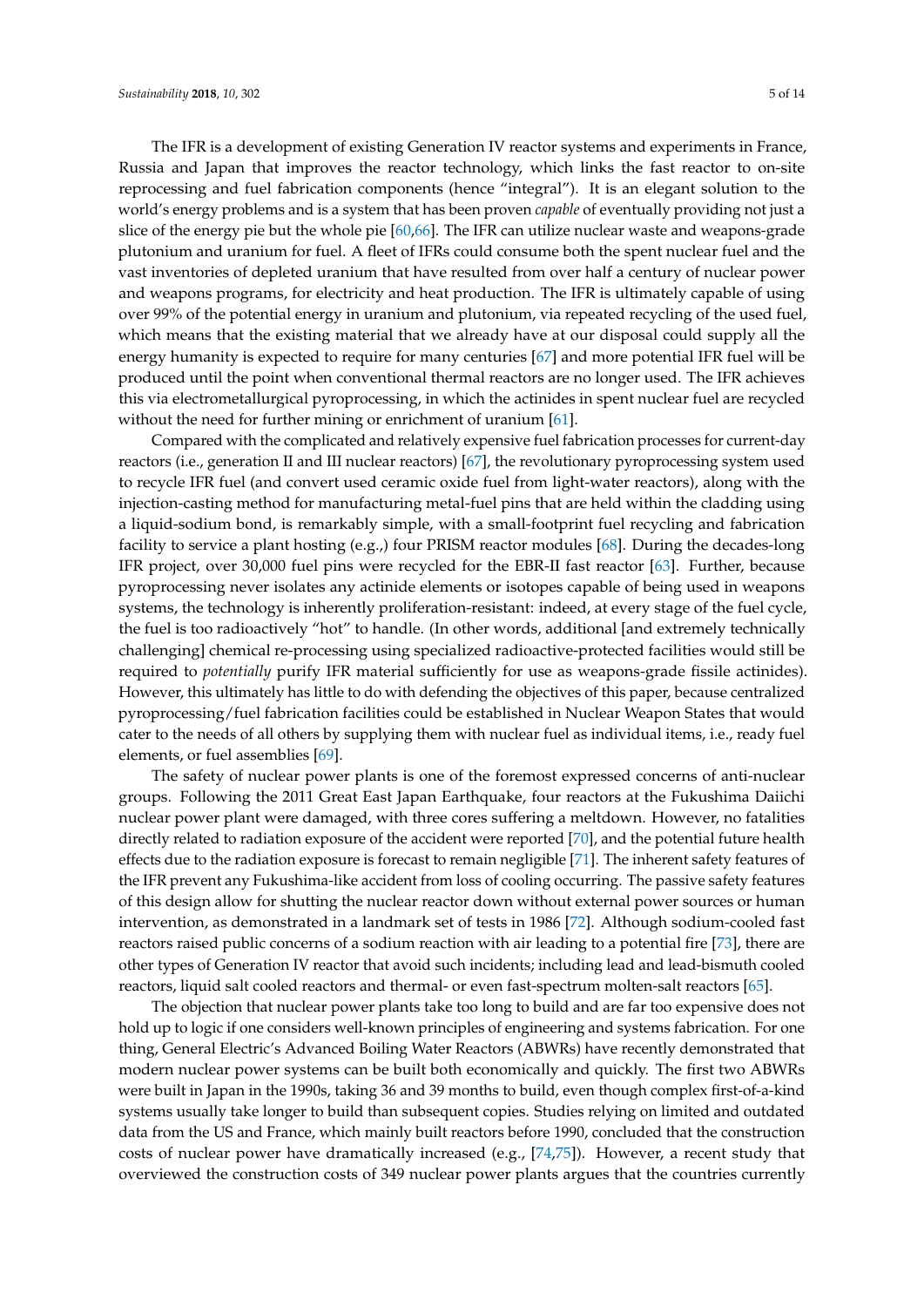building nuclear reactors actively are experiencing stabilized costs (at around US\$2000 per kWe (2010 dollars) in India) or reducing construction costs (US\$4000 to 2000 per kWe in South Korea) due to standardized designs and appropriate regulations [\[76\]](#page-11-19).

In contrast to these recent light-water-reactor projects, the General Electric-Hitachi PRISM (Power Reactor Innovative Small Module)—the blueprint of a commercial design for an IFR reactor—is an entirely modular system, with components that can be mass-produced in factories and trucked or shipped to the power plant site [\[77\]](#page-11-20). The diameter of the reactor vessel of the PRISM IFR (nameplate capacity of 311 MWe, though capable of 380 MWe) is about 10 m, compared with ~6 m for a large wind turbine with a nameplate capacity of 3 MWe [\[78\]](#page-12-0). The simplicity of the IFR design—due in no small part to the fact that it operates at atmospheric pressure—leads it to require far fewer pumps, valves and other control systems than any other nuclear plants in use or under construction today. In such manufacturing, simplified systems with fewer parts that are capable of utilizing mass-production end up costing less [\[79\]](#page-12-1). First-of-a-kind commercial PRISM (and similar) reactors are expected to be >15% (maximum 55%) more expensive compared with subsequent reactors [\[80\]](#page-12-2). Deploying the Generation III+ reactors designed with the enhanced safety systems could reduce the uncertainty and risk to the first buyers by demonstrating the maturity of passive safety systems.

How might the IFR scale up as a "silver bullet"? This can most certainly be done at a far faster rate than France converted their country to nuclear generation, considering that they evinced no great sense of urgency and were building far more complex, non-modular systems. France was able to shift from approximately <20–80% nuclear electricity in just 11 years [\[58\]](#page-11-2) and Sweden had similar success with a mix of nuclear and hydro [\[81](#page-12-3)[,82\]](#page-12-4). For another comparison, being a simple and replicable design, the factory production of IFR PRISMs would be of comparable complexity to building heavy bombers during World War II. In 1944–1945, the United States alone built 22,915 heavy and superfortress bombers, without the aid of automated welding technology and other robotics [\[83\]](#page-12-5). About  $7700 \times 311$  MWe PRISMs would be required to produce as much electricity as the entire world produced from all sources in 2012. (See Supplementary Information for a more detailed analysis on the IFR deployment rate required to meet the Paris Agreement climate targets.) When it comes to both rapid mass production and cost reduction, a critical advantage of fast reactors is that they operate at or very near atmospheric pressure, thus avoiding the industrial bottleneck of having to build robust pressure vessels, while having the advantage of the inherent safety of low-pressure operation. When these advantages are combined with small modular design, it portends a transformative future for nuclear power that opens the door for virtually any developed country to switch to nuclear power as its primary power source in less than a decade. Political will, not safety or economics, will be the limiting factor.

For total electricity replacement with the IFR, however, we would need a generating capacity (currently met primarily by today's fossil fuel plants) that is capable of meeting not only baseload requirements but also peak demand. The IFR, because of its potential load-following capability, can provide both. Then, once all today's fossil fuel generating capacity is converted to IFRs, we would have a system capable of meeting all facets of demand based on a technology that is able to operate constantly at full power (unlike variable renewables) and for which the fuel is essentially free—for centuries. Given that peak demand is typically two to three times greater than average demand (depending on location, season, industrial versus residential use, etc.), IFR technology can produce what is essentially "free" excess energy, which could be used to produce hydrogen either via electrolysis or, more efficiently, via direct heat in catalytic reactions [\[84\]](#page-12-6). Mixed with carbon dioxide (captured and stored from burning fossil fuels, or absorbed from the atmosphere [\[85\]](#page-12-7)) or nitrogen, that hydrogen can be used to fabricate virtually any of the liquid fuels we use today, including gasoline and jet fuel, butanol, methanol, ammonia, etc. [\[86](#page-12-8)[,87\]](#page-12-9) or more exotic energy-storage media based on refined metals [\[31](#page-9-20)[,88\]](#page-12-10). Advanced energy storage integrated with IFRs will provide greater flexibility of the reactor operation and higher energy efficiency that can replace the use of "backup" open-cycle gas generation entirely [\[89\]](#page-12-11).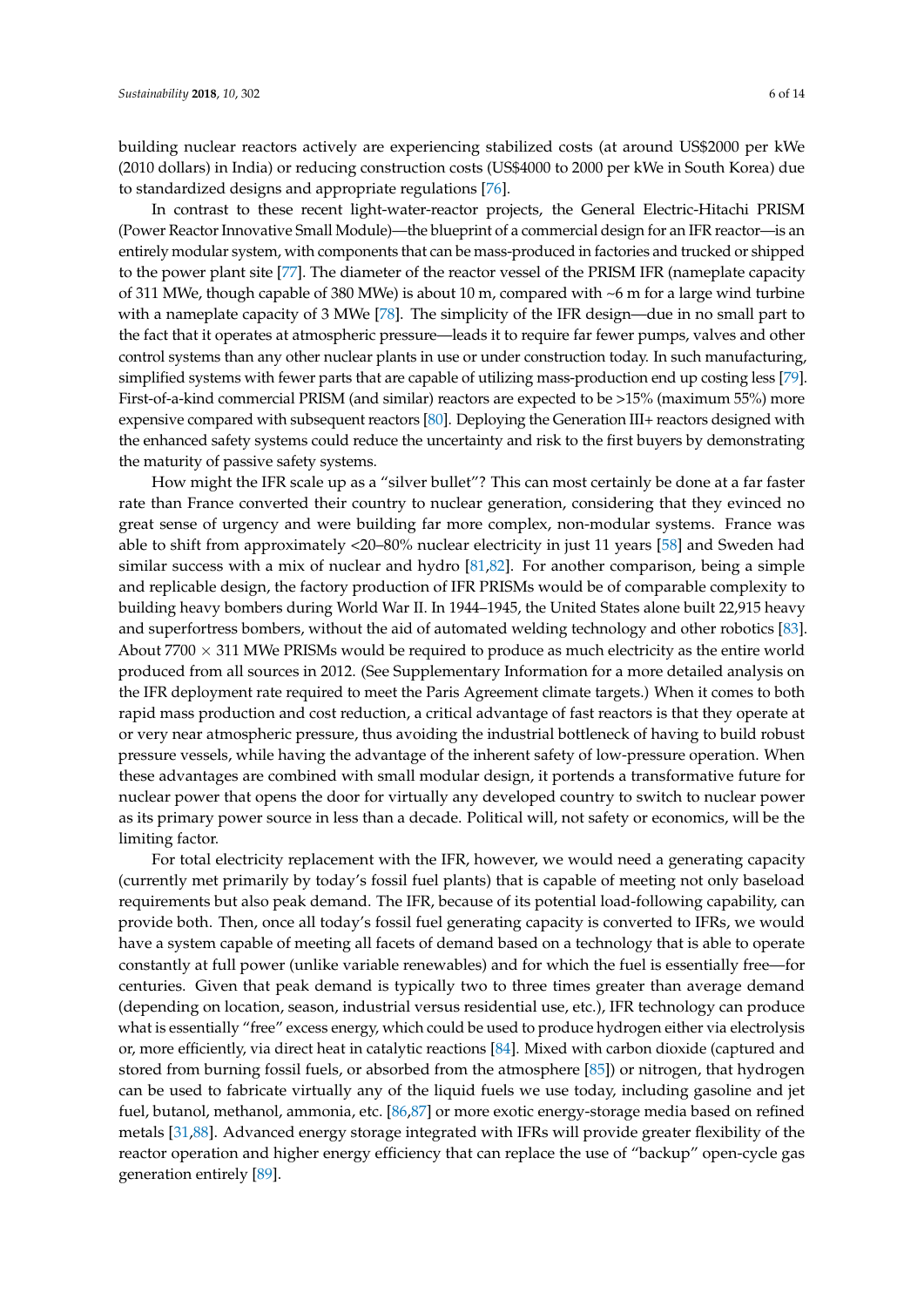In addition, we could deploy desalination projects [\[90\]](#page-12-12) on a hitherto unimagined scale (and the necessary pipeline and canal systems to get the water to where it would be needed). This capability is an important co-benefit of IFR technology, vital for providing domestic and agricultural water needs for a world expected to house billions more people by mid-century [\[91](#page-12-13)[,92\]](#page-12-14). The Ras Al-Khair plant, which is operated in Saudi Arabia, has a production capacity of 2400 MWe of electricity from gas and 1 million  $\text{m}^3$  of desalinated water a day [\[93,](#page-12-15)[94\]](#page-12-16). Excess energy can also power plasma-arc torches to transform solid waste streams into syngas and other products for efficient recycling of virtually any waste materials [\[31,](#page-9-20)[95\]](#page-12-17).

What role would the "buckshot" of solar and wind power technologies play in such a "silver bullet" IFR-dominated future? For impassioned advocates of those systems, the inconvenient truth is that, beyond niche roles, they would be merely expensive redundancies, for all the energy humanity demands could readily be met by advanced nuclear power. We can be certain that the opposite dynamic will not apply—wind and solar will not make nuclear or fossil fuels redundant [\[96\]](#page-12-18). It is misleading to talk about wind or solar with utility-scale "backup" when, operating at capacity factors of 15–35%, they produce far less usable energy than the natural gas, hydro, coal, nuclear or biofuels that are used to cover for them.

Those who oppose a major role for nuclear in a low-carbon energy future often complain about the opportunity cost against non-hydro renewables when nations choose to invest in nuclear power plants [\[34\]](#page-10-1). This position, as we can see, is as inverted as their use of the term "backup". In fact, society arguably loses out when money is allocated to wind and solar projects, considering that those funds could instead be used to build IFRs that operate constantly with high reliability, are able to supply all the energy we want without emitting any carbon dioxide or other pollutants and, in the process, make wind and solar installations as obsolete as fossil fuels. This is an inconvenient energy truth and possibly one reason why advocates of renewables are often so zealous in their antagonism toward nuclear power. The transition to an IFR world would, furthermore, eliminate the need for the development of inefficient and costly battery storage.

#### **4. Unconventional Fossil Future?**

There is another scenario that many policy experts, technologists and economists think is plausible: a modification (but not replacement) of the "business-as-usual" fossil-fuel-dominated energy portfolio. This is a future where not only are huge quantities of coal still burned for baseload electricity but also where oil-dominated industries such as transportation, agriculture and many industrial processes are projected to switch to a reliance on natural gas, driven by low-cost methane that shoulders out supposedly more expensive nuclear and renewable alternatives [\[97\]](#page-12-19). In these scenarios, most of the new gas comes from "unconventional" sources such as fractured shales, coal-bed methane, tight sands, and, more speculatively, underground gasified coal and ocean hydrates. The potential resources are undeniably enormous [\[6\]](#page-8-5), if they can be tapped economically and (more importantly) if environmental concerns are subordinated. Over the last decade, new technology has allowed cheaper and more efficient extraction of "fracked gas," leading to a glut in supply, low prices and speculation of "centuries" of extractable resources [\[98\]](#page-12-20)—enough to permit a gradual and measured transition to eventual fossil-fuel-free "alternatives". Gas, it is argued, is a clean burning and "low-carbon" fuel  $[99,100]$  $[99,100]$  and, if tight  $CO<sub>2</sub>$ -emission controls are needed, then carbon-capture-and-sequestration (CCS) technology can be scaled up to reduce carbon footprints even further [\[101\]](#page-12-23). While gas is a low-CO<sub>2</sub> emitting fuel relative to coal, as explained further below, it is not necessarily a climate-friendly fuel, because there will always be leakage of methane (a much more powerful greenhouse-gas than  $CO<sub>2</sub>$ ) at different stages of the production-to-use cycle and because the attendant reduction in  $SO<sub>2</sub>$ emissions will lead to additional warming [\[102\]](#page-13-0).

From a certain limited perspective, the reasoning seems sound. Gas-fired power plants are cheap to build and while the fuel is abundant, they are also relatively cost-effective to operate. Open-cycle gas turbines are ideal for load following, combined-cycle gas plants are efficient baseload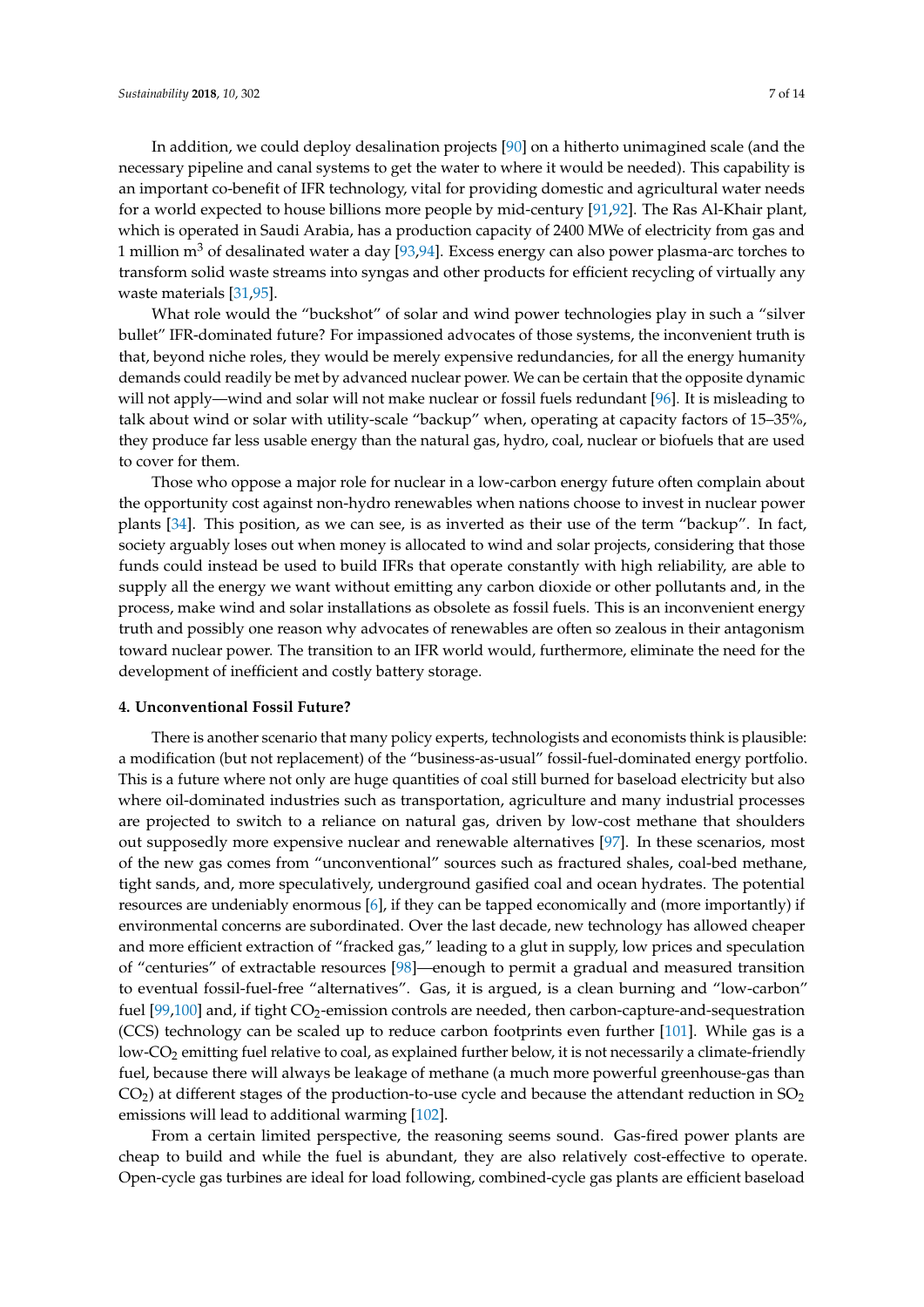electricity providers and liquefied natural gas is a useable substitute for many refined petroleum products [\[98,](#page-12-20)[99,](#page-12-21)[101\]](#page-12-23). Further, the investment risk for new gas-fired power plants is low, since the public is relatively indifferent to their construction and they can be built quickly. The technology for CCS has been demonstrated at small scales, such as in enhanced-oil-recovery operations and analysis suggests that its additional cost could be supported by a carbon price of about \$50 per ton of  $CO<sub>2</sub>$ emitted [\[41\]](#page-10-6). Given these realities and the current political and economic landscape that has allowed huge multinational oil and gas companies to exert a massive influence on energy decision making [\[31\]](#page-9-20), it would seem that a massive expansion of new nuclear power, as outlined in the previous section, is implausible.

But how secure are these "realities" in the medium- to long-term? Some facts, like the low capital cost and operational flexibility of gas-fired power plants and current political favouritism, are beyond dispute. Others are not so certain [\[103\]](#page-13-1). For instance, although the gas production rates from fracking are high initially, data from longer-term operations suggests that the decline rates are much faster than in conventional wells [\[104,](#page-13-2)[105\]](#page-13-3). This has potentially serious economic implications for any energy system predicated on high gas use and will ultimately dictate what reserves end up being tapped and what resources stay in the ground (and for how long). The claim of "centuries of supply" relies heavily on the ongoing cost competitiveness of methane supply being greater than the upfront capital costs of alternatives like new nuclear, with its forever-miniscule fuel costs [\[67\]](#page-11-10).

The climate-change arguments against a gas-dominated energy future are arguably even more limiting. When burned in a flexible mix of combined-cycle baseload gas and open-cycle peaking plants, the greenhouse gas emission of methane fuel is ~450 kg  $CO<sub>2</sub>e/kWh$  [\[41\]](#page-10-6). When one also accounts for the reduction in sulphate aerosol dimming caused by switching away from coal combustion [\[102\]](#page-13-0), and the leakage of methane (a more powerful, albeit shorter-lived climate-forcing agent than carbon dioxide) across the whole production and transportation cycle, the value of natural gas for substantial abatement of greenhouse-gas-induced radiative forcing is dubious at best [\[106\]](#page-13-4). For instance, Wigley used MAGICC simulations (Model for the Assessment of Greenhouse-gas Induced Climate Change; [\[107\]](#page-13-5)) to show that, under a scenario of a 50% reduction in coal and a corresponding increase in natural gas use, global warming by the year 2100 would be reduced by only  $0.1 \degree$ C if leakage were kept to 2%, or about 0.2 ◦C with no leaks. In a high methane-leakage-rate scenario of 10%, warming would not be reduced until 2140—far too late to avoid major disruptions to the climate system. A similar result was found in a modelling study by Myhrvold and Caldeira [\[108\]](#page-13-6).

#### **5. More Silver Bullets**

While IFR technology, as described above, is perfectly capable of providing all the energy humanity needs for centuries, there is another nuclear technology that was developed and demonstrated at Oak Ridge National Laboratory in the USA in the 1960s. This is the molten salt reactor (MSR), in which fissile material is dissolved in molten salt, with no solid fuel assemblies. Like the IFR, this project was unceremoniously shelved after being successfully demonstrated but the concept has been resurrected in recent years and, now, several start-ups are seeking to deploy this technology. Its high operating temperature (~700 °C versus ~500–550 °C for IFRs or 350 °C for currently-deployed water reactors) promises greater efficiency and manifold possibilities for industrial process heat, or replacement of coal burners at coal-fired power plants. While the high temperature, corrosion potential of molten salt and embrittlement issues caused by neutron bombardment present demanding materials challenges, there are MSR concepts that very plausibly address these issues, with projected costs that promise to be even cheaper than IFRs (e.g., thorconpower.com). And, like IFRs, these modular reactors operate at atmospheric pressure so that they can be mass produced in great numbers.

When the IFR project was abruptly terminated as earlier described, it was in the final stage of designing and demonstrating the pyroprocessing fuel recycling technology at commercial scale [\[61\]](#page-11-3). That design project languished until 2013, when Argonne National Laboratory resumed it with a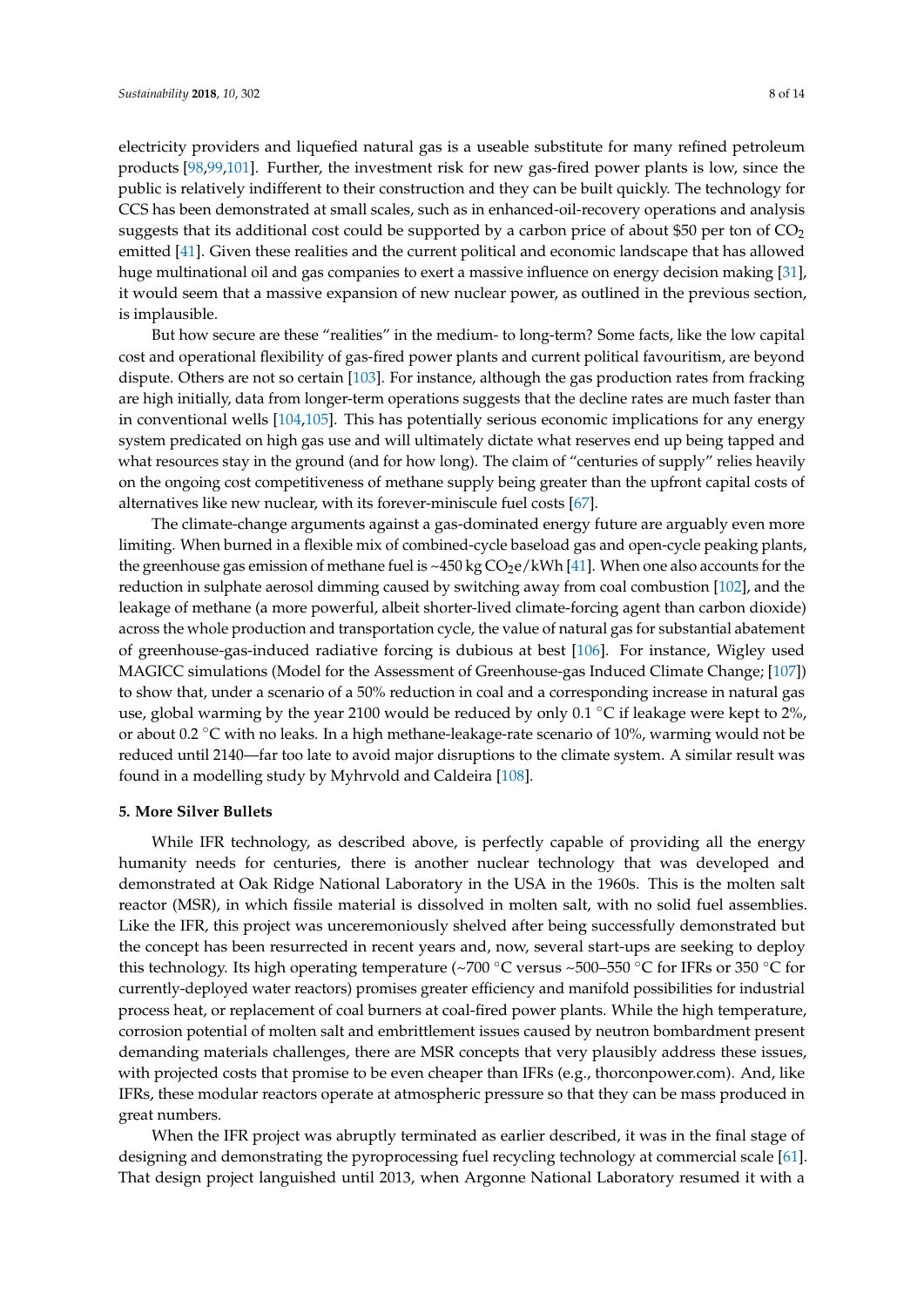broader objective: not only would the commercial-scale plant recycle metal IFR fuel but it would also recycle spent oxide fuel from light water reactors, the so-called "nuclear waste" that is often mischaracterized as a "million-year problem". Fortuitously, that same pyroprocessing technology can also recycle the spent fuel from molten salt reactors. It is, in effect, a one-size-fits-all nuclear fuel recycling solution. Now, four years after restarting that project, the design is essentially finished and could be built in the near future, at a reasonable cost, demonstrating a solution to the nuclear waste problem and enabling both IFRs and molten salt reactors to be built in the knowledge that their spent fuel will be efficiently recycled.

## **6. Conclusions**

To displace fossil fuels and achieve deep global greenhouse-gas reductions, the quest for a diversified "energy mix" is probably unnecessary and suboptimal. Certainly, energy use in the industrial age to date has been dominated by only a few convenient carbon-rich forms—coal, oil and gas. In this viewpoint, we have argued that the technology already exists to deliver a completely decarbonized, energy-rich and sustainable civilization, via the extensive deployment of next-generation nuclear power systems and associated equipment for synthesizing liquid fuels and recycling waste. Importantly, this transition could be achieved without a major shift in the way our modern economy functions and certainly without a large-scale regression in energy use or reliance on future breakthroughs such as cheap and high-capacity energy-storage (a critical necessity if non-hydro renewables are to have any prospect of providing a large-scale alternative to fossil fuels). A "natural gas economy", often touted as the bridge from coal to future renewables, does not solve the entrenched environmental and supply problems that 21st-century civilization must seek to remedy and has limited value as a "transitional fuel" because of its climate-forcing impact. Given the urgent time frame and massive extent of the energy-replacement challenge [\[8\]](#page-9-0), half-measures that distract from, or stymie, effective policy and infrastructure investment, must be avoided.

**Supplementary Materials:** The following are available online at [http://www.mdpi.com/2071-1050/10/2/302/](http://www.mdpi.com/2071-1050/10/2/302/s1) [s1.](http://www.mdpi.com/2071-1050/10/2/302/s1)

**Acknowledgments:** This research was funded by Australian Research Council grant FL160100101 to Barry W. Brook and DP130103261 to Tom M.L. Wigley.

**Author Contributions:** B.W.B., T.B. and T.M.L.W. conceived and designed the study; all authors were involved with data analysis and writing of the paper.

**Conflicts of Interest:** The authors declare no conflict of interest.

## **References**

- <span id="page-8-0"></span>1. World Energy Council (WEC). Energy Trilemma Index Tool. Available online: <https://trilemma.worldenergy.org/> (accessed on 15 February 2017).
- <span id="page-8-1"></span>2. Verbruggen, A. Renewable and nuclear power: A common future? *Energy Policy* **2008**, *36*, 4036–4047. [\[CrossRef\]](http://dx.doi.org/10.1016/j.enpol.2008.06.024)
- <span id="page-8-2"></span>3. Hoffert, M.I.; Caldeira, K.; Benford, G.; Criswell, D.R.; Green, C.; Herzog, H.; Jain, A.K.; Kheshgi, H.S.; Lackner, K.S.; Lewis, J.S.; et al. Advanced technology paths to global climate stability: Energy for a greenhouse planet. *Science* **2002**, *298*, 981–987. [\[CrossRef\]](http://dx.doi.org/10.1126/science.1072357) [\[PubMed\]](http://www.ncbi.nlm.nih.gov/pubmed/12411695)
- <span id="page-8-3"></span>4. Clarke, L.; Edmonds, J.; Jacoby, J.; Pitcher, H.; Reilly, J.; Richels, R.; Parson, E.; Burkett, V.; Fisher-Vanden, K.; Keith, D.; et al. *Scenarios of Greenhouse Gas Emissions and Atmospheric Concentrations*; Department of Energy, Office of Biological & Environmental Research: Washington, DC, USA, 2007.
- <span id="page-8-4"></span>5. Energy Information Administration (EIA). *International Energy Outlook 2016*; Energy Information Administration: Washington, DC, USA, 2016.
- <span id="page-8-5"></span>6. International Energy Agency (IEA). *World Energy Outlook 2016*; International Energy Agency: Paris, France, 2016.
- <span id="page-8-6"></span>7. Sims, R.E.H.; Schock, R.N.; Adegbululgbe, A.; Fenhann, J.; Konstantinaviciute, I.; Moomaw, W.; Nimir, H.B.; Schlamadinger, B. *IPCC Fourth Assessment Report: Climate Change 2007 (AR4)—Climate Change 2007: Working*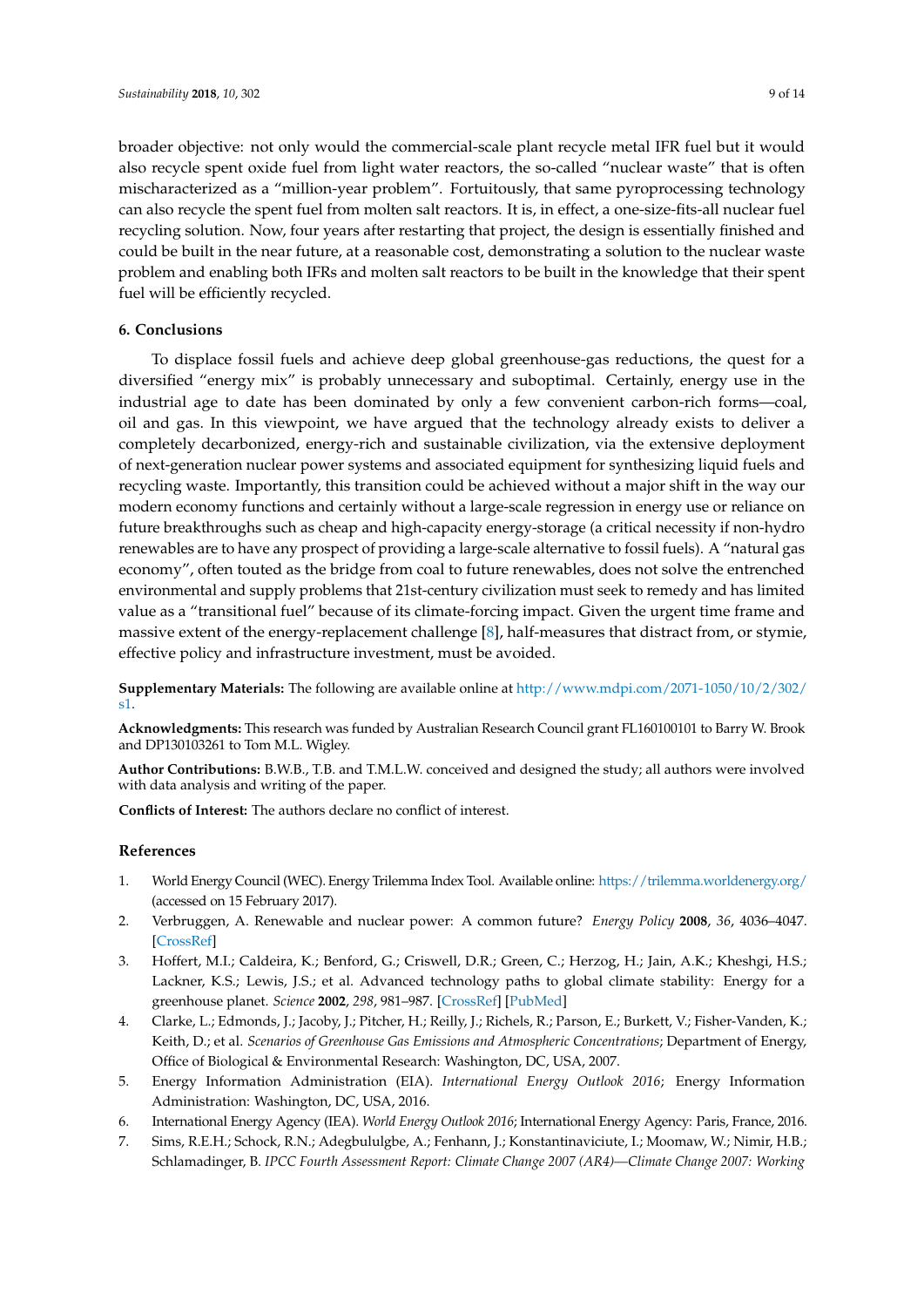*Group III: Mitigation of Climate Change*; Intergovernmental Panel on Climate Change: Cambridge, UK; New York, NY, USA, 2007.

- <span id="page-9-0"></span>8. Pielke, R., Jr.; Wigley, T.M.L.; Green, C. Dangerous assumptions. *Nature* **2008**, *452*, 531–532. [\[CrossRef\]](http://dx.doi.org/10.1038/452531a) [\[PubMed\]](http://www.ncbi.nlm.nih.gov/pubmed/18385715)
- <span id="page-9-1"></span>9. Brook, B.W.; Blomqvist, L. Innovations and limits in methods of forecasting global environmental change. *Basic Appl. Ecol.* **2016**, *17*, 565–575. [\[CrossRef\]](http://dx.doi.org/10.1016/j.baae.2016.06.002)
- <span id="page-9-2"></span>10. Hong, S.; Bradshaw, C.J.A.; Brook, B.W. Nuclear power can reduce emissions and maintain a strong economy: Rating Australia's optimal future electricity-generation mix by technologies and policies. *Appl. Energy* **2014**, *136*, 712–725. [\[CrossRef\]](http://dx.doi.org/10.1016/j.apenergy.2014.09.062)
- <span id="page-9-3"></span>11. Greenpeace. Energy Evolution. 2012. Available online: [https://www.greenpeace.org/international/Global/](https://www.greenpeace.org/international/Global/international/publications/climate/2015/Energy-Revolution-2015-Full.pdf) [international/publications/climate/2015/Energy-Revolution-2015-Full.pdf](https://www.greenpeace.org/international/Global/international/publications/climate/2015/Energy-Revolution-2015-Full.pdf) (accessed on 19 January 2018).
- 12. Jacobson, M.Z.; Delucchi, M.A. A path to sustainable energy by 2030. *Sci. Am.* **2009**, *301*, 58–65. [\[CrossRef\]](http://dx.doi.org/10.1038/scientificamerican1109-58) [\[PubMed\]](http://www.ncbi.nlm.nih.gov/pubmed/19873905)
- <span id="page-9-21"></span>13. Jacobson, M.Z.; Delucchi, M.A.; Bauer, Z.A.F.; Goodman, S.C.; Chapman, W.E.; Cameron, M.A.; Bozonnat, C.; Chobadi, L.; Clonts, H.A.; Enevoldsen, P.; et al. 100% clean and renewable wind, water, and sunlight all-sector energy roadmaps for 139 countries of the world. *Joule* **2017**, *1*, 108–121. [\[CrossRef\]](http://dx.doi.org/10.1016/j.joule.2017.07.005)
- <span id="page-9-4"></span>14. Zweibel, K.; Mason, J.; Fthenakis, V. A solar grand plan. *Sci. Am.* **2008**, *298*, 64–73. [\[CrossRef\]](http://dx.doi.org/10.1038/scientificamerican0108-64) [\[PubMed\]](http://www.ncbi.nlm.nih.gov/pubmed/18225697)
- <span id="page-9-5"></span>15. Hayden, H. *The Solar Fraud*; Vales Lake: Pueblo West, CO, USA, 2004.
- <span id="page-9-6"></span>16. Elliston, B.; Diesendorf, M.; MacGill, I. Simulations of scenarios with 100% renewable electricity in the Australian National Electricity Market. *Energy Policy* **2012**, *45*, 606–613. [\[CrossRef\]](http://dx.doi.org/10.1016/j.enpol.2012.03.011)
- <span id="page-9-8"></span><span id="page-9-7"></span>17. MacKay, D.J.C. Sustainable energy—Without the hot air. *Am. J. Phys.* **2010**, *78*, 222–223.
- 18. Smil, V. *Energy Transitions: History, Requirements, Prospects*; Praeger: Toronto, AB, Canada, 2010.
- <span id="page-9-9"></span>19. Smil, V. *Energy Myths and Realities: Bringing Science to the Energy Policy Debate*; Government Institutes: Washington, DC, USA, 2010.
- <span id="page-9-10"></span>20. Jacobson, M.Z.; Delucchi, M.A.; Bazouin, G.; Bauer, Z.A.F.; Heavey, C.C.; Fisher, E.; Morris, S.B.; Piekutowski, D.J.Y.; Vencill, T.A.; Yeskoo, T.W. 100% clean and renewable wind, water, and sunlight (WWS) all-sector energy roadmaps for the 50 United States. *Energy Environ. Sci.* **2015**, *8*, 2093–2117. [\[CrossRef\]](http://dx.doi.org/10.1039/C5EE01283J)
- <span id="page-9-11"></span>21. MacDonald, A.E.; Clack, C.T.M.; Alexander, A.; Dunbar, A.; Wilczak, J.; Xie, Y. Future cost-competitive electricity systems and their impact on US CO<sub>2</sub> emissions. *Nat. Clim. Chang.* **2016**, *6*, 526–531. [\[CrossRef\]](http://dx.doi.org/10.1038/nclimate2921)
- <span id="page-9-12"></span>22. Smith, S.J.; Edmonds, J.; Hartin, C.A.; Mundra, A.; Calvin, K. Near-term acceleration in the rate of temperature change. *Nat. Clim. Chang.* **2015**, *5*, 333–336. [\[CrossRef\]](http://dx.doi.org/10.1038/nclimate2552)
- <span id="page-9-13"></span>23. Bistline, J.E.; Blanford, G.J. More than one arrow in the quiver: Why "100% renewables" misses the mark. *Proc. Natl. Acad. Sci. USA* **2016**, *113*, E3988. [\[CrossRef\]](http://dx.doi.org/10.1073/pnas.1603072113) [\[PubMed\]](http://www.ncbi.nlm.nih.gov/pubmed/27364013)
- <span id="page-9-22"></span>24. Heard, B.P.; Brook, B.W.; Wigley, T.M.L.; Bradshaw, C.J.A. Burden of proof: A comprehensive review of the feasibility of 100% renewable-electricity systems. *Renew. Sustain. Energy Rev.* **2017**, *76*, 1122–1133. [\[CrossRef\]](http://dx.doi.org/10.1016/j.rser.2017.03.114)
- <span id="page-9-14"></span>25. Hansen, J.; Kharecha, P.; Sato, M.; Masson-Delmotte, V.; Ackerman, F.; Beerling, D.J.; Hearty, P.J.; Hoegh-Guldberg, O.; Hsu, S.-L.; Parmesan, C.; et al. Assessing "dangerous climate change": Required reduction of carbon emissions to protect young people, future generations and nature. *PLoS ONE* **2013**, *8*, e81648. [\[CrossRef\]](http://dx.doi.org/10.1371/journal.pone.0081648) [\[PubMed\]](http://www.ncbi.nlm.nih.gov/pubmed/24312568)
- <span id="page-9-15"></span>26. Rittel, H.W.J.; Webber, M.M. Dilemmas in a general theory of planning. *Policy Sci.* **1973**, *4*, 155–169. [\[CrossRef\]](http://dx.doi.org/10.1007/BF01405730)
- <span id="page-9-16"></span>27. Trembath, A.; Pielke, R., Jr.; Nordhaus, T.; Caine, M.; Moss, T.; Sarewitz, D.; Shellenberger, M.; Lloyd, J.; Roy, J.; Margonelli, L.; et al. Our High-Energy Planet: A Climate Pragmatism Project. Available online: [https:](https://thebreakthrough.org/index.php/programs/energy-and-climate/our-high-energy-planet) [//thebreakthrough.org/index.php/programs/energy-and-climate/our-high-energy-planet](https://thebreakthrough.org/index.php/programs/energy-and-climate/our-high-energy-planet) (accessed on 27 November 2017).
- <span id="page-9-17"></span>28. Kriegler, E.; Luderer, G.; Rogelj, J.; Riahi, K.; Schaeffer, M.; Pietzcker, R.C.; Krey, V. Energy system transformations for limiting end-of-century warming to below 1.5 ◦C. *Nat. Clim. Chang.* **2015**, *5*, 519–527.
- <span id="page-9-18"></span>29. Prins, G.; Rayner, S. Time to ditch Kyoto. *Nature* **2007**, *449*, 973–975. [\[CrossRef\]](http://dx.doi.org/10.1038/449973a) [\[PubMed\]](http://www.ncbi.nlm.nih.gov/pubmed/17960215)
- <span id="page-9-19"></span>30. Blees, T. *Prescription for the Planet: The Painless Remedy for Our Energy & Environmental Crises*; Booksurge: Charleston, SC, USA, 2008.
- <span id="page-9-20"></span>31. Connolly, D.; Lund, H.; Mathiesen, B.V. Smart snergy Europe: The technical and economic impact of one potential 100% renewable energy scenario for the European Union. *Renew. Sustain. Energy Rev.* **2016**, *60*, 1634–1653. [\[CrossRef\]](http://dx.doi.org/10.1016/j.rser.2016.02.025)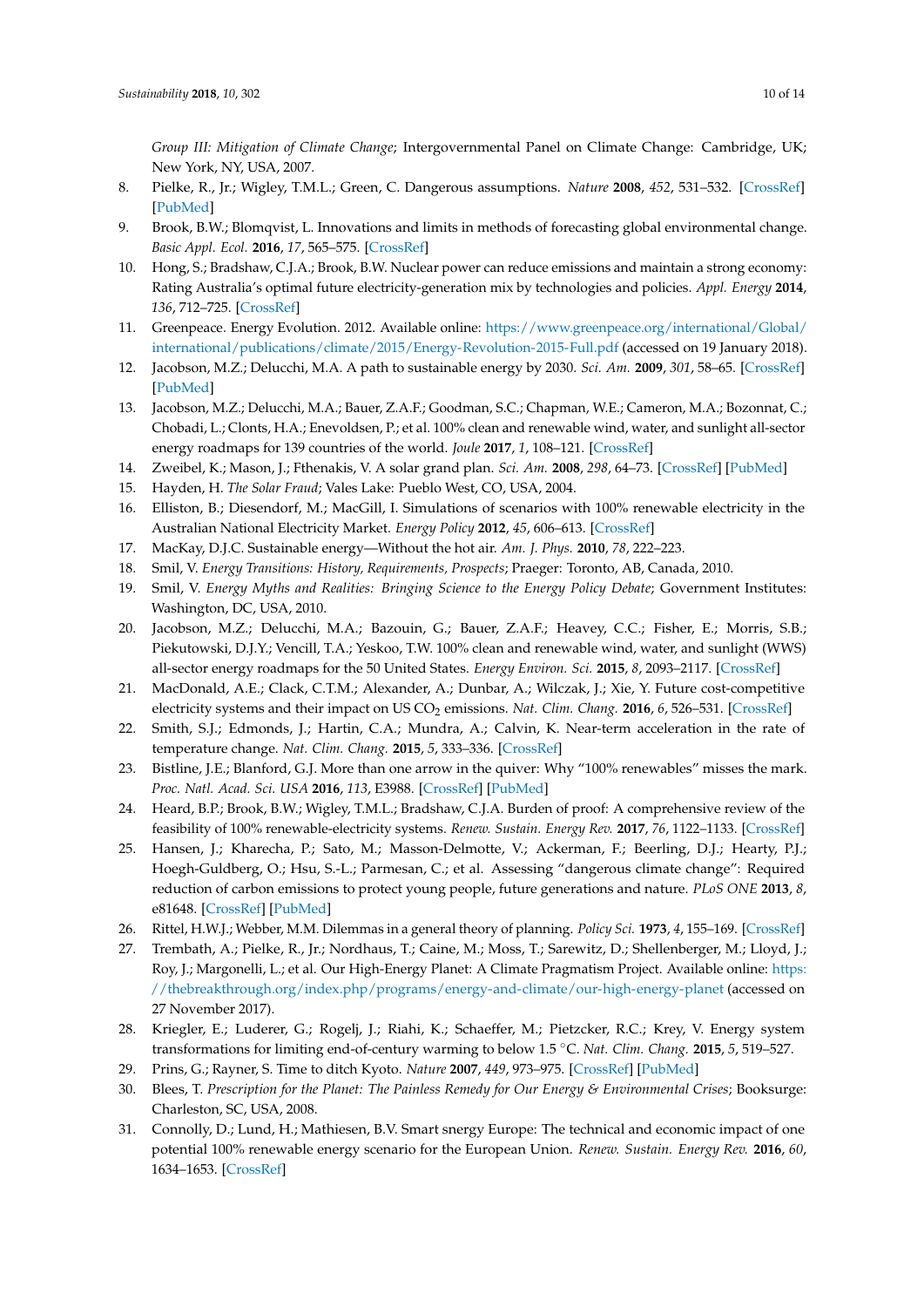- <span id="page-10-0"></span>32. Delucchi, M.A.; Jacobson, M.Z. Providing all global energy with wind, water, and solar power, Part II: Reliability, system and transmission costs, and policies. *Energy Policy* **2011**, *39*, 1170–1190. [\[CrossRef\]](http://dx.doi.org/10.1016/j.enpol.2010.11.045)
- 33. Jacobson, M.Z.; Delucchi, M.A. Providing all global energy with wind, water, and solar power, Part I: Technologies, energy resources, quantities and areas of infrastructure, and materials. *Energy Policy* **2011**, *39*, 1154–1169. [\[CrossRef\]](http://dx.doi.org/10.1016/j.enpol.2010.11.040)
- <span id="page-10-1"></span>34. Ekins, P.; Anandarajah, G.; Strachan, N. Towards a low-carbon economy: Scenarios and policies for the UK. *Clim. Policy* **2011**, *11*, 865–882. [\[CrossRef\]](http://dx.doi.org/10.3763/cpol.2010.0126)
- <span id="page-10-2"></span>35. Breyer, C.; Bogdanov, D.; Komoto, K.; Ehara, T.; Song, J.; Enebish, N. North-East Asian super grid: Renewable energy mix and economics. *Jpn. J. Appl. Phys.* **2015**, *54*, 08KJ01. [\[CrossRef\]](http://dx.doi.org/10.7567/JJAP.54.08KJ01)
- <span id="page-10-3"></span>36. Beyond Zero Emissions. *Zero Carbon Australia Stationary Energy Plan*; Beyond Zero Emissions: Melbourne, Australia, 2010.
- <span id="page-10-18"></span>37. Jacobson, M.Z.; Delucchi, M.A.; Cameron, M.A.; Frew, B.A. Low-cost solution to the grid reliability problem with 100% penetration of intermittent wind, water, and solar for all purposes. *Proc. Natl. Acad. Sci. USA* **2015**, *112*, 15060–15065. [\[CrossRef\]](http://dx.doi.org/10.1073/pnas.1510028112) [\[PubMed\]](http://www.ncbi.nlm.nih.gov/pubmed/26598655)
- 38. Frew, B.A.; Becker, S.; Dvorak, M.J.; Andresen, G.B.; Jacobson, M.Z. Flexibility mechanisms and pathways to a highly renewable US electricity future. *Energy* **2016**, *101*, 65–78. [\[CrossRef\]](http://dx.doi.org/10.1016/j.energy.2016.01.079)
- <span id="page-10-4"></span>39. Murakami, K.; Ida, T.; Tanaka, M.; Friedman, L. Consumers' willingness to pay for renewable and nuclear energy: A comparative analysis between the US and Japan. *Energy Econ.* **2015**, *50*, 178–189. [\[CrossRef\]](http://dx.doi.org/10.1016/j.eneco.2015.05.002)
- <span id="page-10-5"></span>40. Nicholson, M.; Biegler, T.; Brook, B.W. How carbon pricing changes the relative competitiveness of low-carbon baseload generating technologies. *Energy* **2011**, *36*, 305–313. [\[CrossRef\]](http://dx.doi.org/10.1016/j.energy.2010.10.039)
- <span id="page-10-6"></span>41. Australia Energy Market Operator (AEMO); Manitoba HVDC Research Centre. *Report for Review of the Black System South Australia Report*; Australia Energy Market Operator: Melbourne, Australia, 2017.
- 42. Trainer, T. Can renewables etc. solve the greenhouse problem? The negative case. *Energy Policy* **2010**, *38*, 4107–4114. [\[CrossRef\]](http://dx.doi.org/10.1016/j.enpol.2010.03.037)
- <span id="page-10-7"></span>43. Hong, S.; Brook, B.W. A nuclear-to-gas transition in South Korea: Is it environmentally friendly or economically viable? *Energy Policy* **2018**, *112*, 67–73. [\[CrossRef\]](http://dx.doi.org/10.1016/j.enpol.2017.10.012)
- <span id="page-10-8"></span>44. Steinke, F.; Wolfrum, P.; Hoffmann, C. Grid vs. storage in a 100% renewable Europe. *Renew. Energy* **2013**, *50*, 826–832. [\[CrossRef\]](http://dx.doi.org/10.1016/j.renene.2012.07.044)
- <span id="page-10-9"></span>45. Haegel, N.M.; Margolis, R.; Buonassisi, T.; Feldman, D.; Froitzheim, A.; Garabedian, R.; Green, M.; Glunz, S.; Henning, H.-M.; Holder, B.; et al. Terawatt-scale photovoltaics: Trajectories and challenges. *Science* **2017**, *356*, 141–143. [\[CrossRef\]](http://dx.doi.org/10.1126/science.aal1288) [\[PubMed\]](http://www.ncbi.nlm.nih.gov/pubmed/28408563)
- <span id="page-10-10"></span>46. Luo, X.; Wang, J.; Dooner, M.; Clarke, J. Overview of current development in electrical energy storage technologies and the application potential in power system operation. *Appl. Energy* **2015**, *137*, 511–536. [\[CrossRef\]](http://dx.doi.org/10.1016/j.apenergy.2014.09.081)
- <span id="page-10-11"></span>47. Hohmeyer, O.H.; Bohm, S. Trends toward 100% renewable electricity supply in Germany and Europe: A paradigm shift in energy policies. *WIREs Energy Environ.* **2015**, *4*, 74–97. [\[CrossRef\]](http://dx.doi.org/10.1002/wene.128)
- <span id="page-10-12"></span>48. Purvins, A.; Papaioannou, I.T.; Debarberis, L. Application of battery-based storage systems in householddemand smoothening in electricity-distribution grids. *Energy Convers. Manag.* **2013**, *65*, 272–284. [\[CrossRef\]](http://dx.doi.org/10.1016/j.enconman.2012.07.018)
- <span id="page-10-13"></span>49. Tesla. Powerwall|The Tesla Home Battery. Available online: [https://www.teslamotors.com/en\\_GB/](https://www.teslamotors.com/en_GB/powerwall) [powerwall](https://www.teslamotors.com/en_GB/powerwall) (accessed on 20 November 2017).
- 50. Truong, C.N.; Naumann, M.; Karl, R.C.; Müller, M.; Jossen, A.; Hesse, H.C. Economics of Residential Photovoltaic Battery Systems in Germany: The Case of Tesla's Powerwall. *Batteries* **2016**, *2*, 14. [\[CrossRef\]](http://dx.doi.org/10.3390/batteries2020014)
- <span id="page-10-14"></span>51. Bradbury, K.; Pratson, L.; Patiño-Echeverri, D. Economic viability of energy storage systems based on price arbitrage potential in real-time U.S. electricity markets. *Appl. Energy* **2014**, *114*, 512–519. [\[CrossRef\]](http://dx.doi.org/10.1016/j.apenergy.2013.10.010)
- <span id="page-10-15"></span>52. Wilson, I.A.G.; Rennie, A.J.R.; Ding, Y.; Eames, P.C.; Hall, P.J.; Kelly, N.J. Historical daily gas and electrical energy flows through Great Britain's transmission networks and the decarbonisation of domestic heat. *Energy Policy* **2013**, *61*, 301–305. [\[CrossRef\]](http://dx.doi.org/10.1016/j.enpol.2013.05.110)
- <span id="page-10-16"></span>53. Kong, Z.; Dong, X.; Zhou, Z. Seasonal imbalances in natural gas imports in major Northeast Asian countries: Variations, reasons, outlooks and countermeasures. *Sustainability* **2015**, *7*, 1690–1711. [\[CrossRef\]](http://dx.doi.org/10.3390/su7021690)
- <span id="page-10-17"></span>54. Cochran, J.; Mai, T.; Bazilian, M. Meta-analysis of high penetration renewable energy scenarios. *Renew. Sustain. Energy Rev.* **2014**, *29*, 246–253. [\[CrossRef\]](http://dx.doi.org/10.1016/j.rser.2013.08.089)
- <span id="page-10-19"></span>55. Baek, J. Do nuclear and renewable energy improve the environment? Empirical evidence from the United States. *Ecol. Indic.* **2016**, *66*, 352–356. [\[CrossRef\]](http://dx.doi.org/10.1016/j.ecolind.2016.01.059)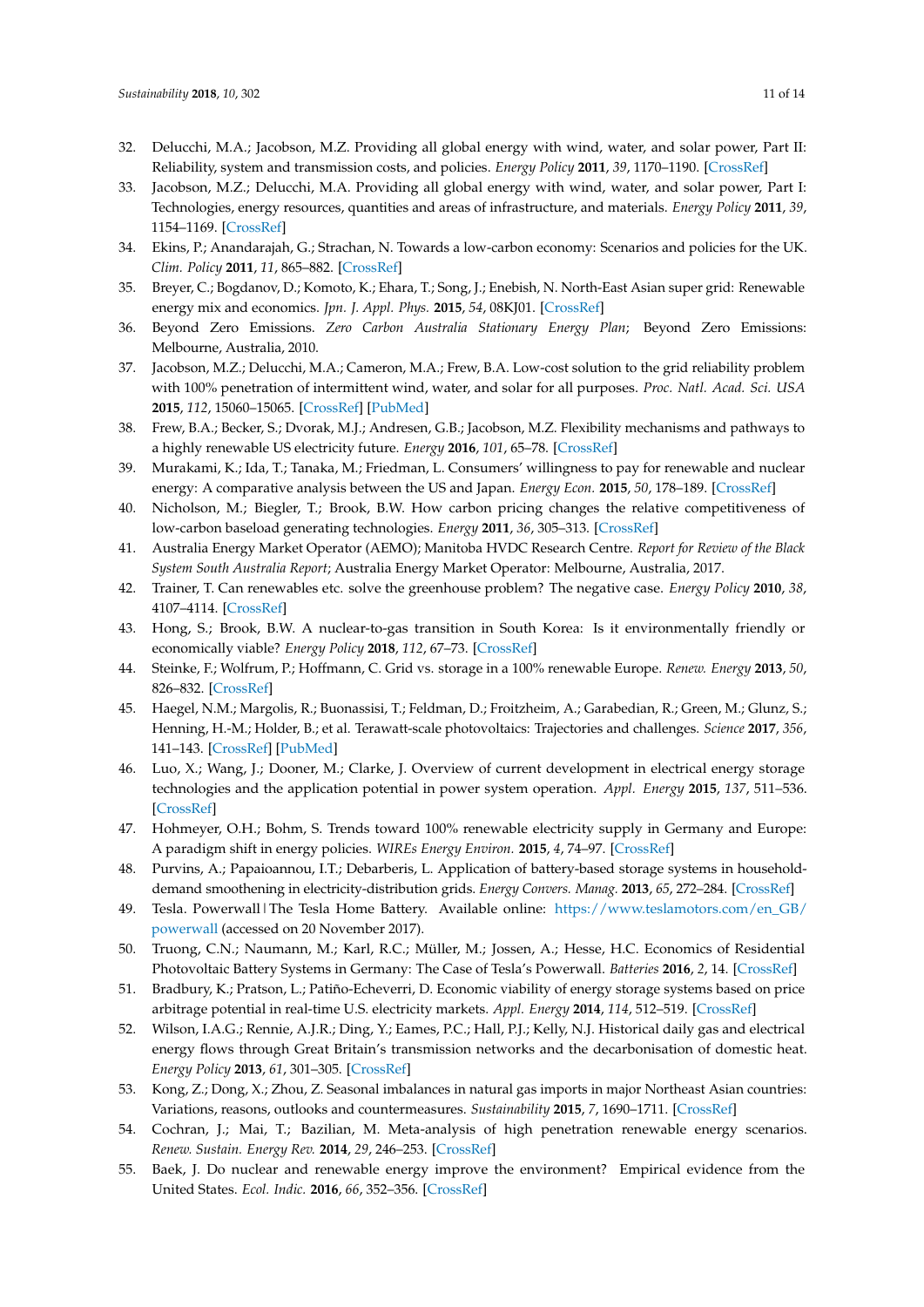- <span id="page-11-0"></span>56. Renn, O.; Marshall, J.P. Coal, nuclear and renewable energy policies in Germany: From the 1950s to the "Energiewende". *Energy Policy* **2016**, *99*, 224–232. [\[CrossRef\]](http://dx.doi.org/10.1016/j.enpol.2016.05.004)
- <span id="page-11-1"></span>57. Brook, B.W. Could nuclear fission energy, etc., solve the greenhouse problem? The affirmative case. *Energy Policy* **2012**, *42*, 4–8. [\[CrossRef\]](http://dx.doi.org/10.1016/j.enpol.2011.11.041)
- <span id="page-11-2"></span>58. Alonso, A.; Brook, B.W.; Meneley, D.A.; Misak, J.; Blees, T.; van Erp, J.B. Why nuclear energy is essential to reduce anthropogenic greenhouse gas emission rates. *EPJ Nucl. Sci. Technol.* **2015**, *1*, 3. [\[CrossRef\]](http://dx.doi.org/10.1051/epjn/e2015-50027-y)
- 59. Brook, B.W.; van Erp, J.B.; Meneley, D.A.; Blees, T.A. The case for a near-term commercial demonstration of the Integral Fast Reactor. *Sustain. Mater. Technol.* **2015**, *3*, 2–6. [\[CrossRef\]](http://dx.doi.org/10.1016/j.susmat.2014.11.004)
- <span id="page-11-8"></span>60. Till, C.E.; Chang, Y.I. *Plentiful Energy: The Story of the Integral Fast Reactor*; CreateSpace Independent Publishing Platform: Idaho Falls, ID, USA, 2011; p. 404.
- <span id="page-11-3"></span>61. Bird, D.K.; Haynes, K.; van den Honert, R.; McAneney, J.; Poortinga, W. Nuclear power in Australia: A comparative analysis of public opinion regarding climate change and the Fukushima disaster. *Energy Policy* **2014**, *65*, 644–653. [\[CrossRef\]](http://dx.doi.org/10.1016/j.enpol.2013.09.047)
- <span id="page-11-4"></span>62. Hannum, W.H. The technology of the integral fast reactor and its associated fuel cycle. *Prog. Nucl. Energy* **1997**, *31*.
- <span id="page-11-5"></span>63. Clinton, W.J. U.S. President: 1993 State of the Union Address; Addressed before a Joint Session of Congress on Administration Goals; Washington, DC, USA, 1993. Available online: [http://www.presidency.ucsb.edu/](http://www.presidency.ucsb.edu/ws/?pid=47232) [ws/?pid=47232](http://www.presidency.ucsb.edu/ws/?pid=47232) (accessed on 24 January 2018).
- <span id="page-11-6"></span>64. GIF. GIF Portal. Available online: [https://www.gen-4.org/gif/jcms/c\\_9492/members](https://www.gen-4.org/gif/jcms/c_9492/members) (accessed on 20 November 2017).
- <span id="page-11-7"></span>65. Lynas, M. *The God Species: How the Planet Can Survive the Age of Humans*; Fourth Estate: London, UK, 2011.
- <span id="page-11-9"></span>66. Lightfoot, H.D.; Manheimer, W.; Meneley, D.A.; Pendergast, D.; Stanford, G.S. Nuclear fission fuel is inexhaustible. In Proceedings of the EIC Climate Change Technology, Ottawa, ON, Canada, 10–12 May 2006; pp. 1–8.
- <span id="page-11-10"></span>67. Shuster, J.; Archambeau, C.; Blees, T.; Chang, T.; Hunter, R.; Ware, R.; Wooley, J. Economic and Business Case for the Pyroprocessing of Spent Nuclear Fuel (Snf): 100 Ton/Yr Pyroprocessing Demonstration Plant. Available online: [http://www.thesciencecouncil.com/index.php/latest-news/243-economicbusiness-case](http://www.thesciencecouncil.com/index.php/latest-news/243-economicbusiness-case-for-the-pyroprocessing-of-spent-nuclear-fuel)[for-the-pyroprocessing-of-spent-nuclear-fuel](http://www.thesciencecouncil.com/index.php/latest-news/243-economicbusiness-case-for-the-pyroprocessing-of-spent-nuclear-fuel) (accessed on 20 January 2018).
- <span id="page-11-11"></span>68. IAEA Office of External Relations and Policy Coordination. Multilateral Approaches to the Nuclear Fuel Cycle: Preliminary Views of the IAEA Secretariat for the Proposed Study. Available online: [https://www.](https://www.iaea.org/sites/default/files/preliminaryviews.pdf) [iaea.org/sites/default/files/preliminaryviews.pdf](https://www.iaea.org/sites/default/files/preliminaryviews.pdf) (accessed on 12 January 2018).
- <span id="page-11-12"></span>69. World Nuclear Association (WNA). Fukushima Accident—World Nuclear Association. Available online: [http://www.world-nuclear.org/information-library/safety-and-security/safety-of-plants/fukushima](http://www.world-nuclear.org/information-library/safety-and-security/safety-of-plants/fukushima-accident.aspx)[accident.aspx](http://www.world-nuclear.org/information-library/safety-and-security/safety-of-plants/fukushima-accident.aspx) (accessed on 28 November 2017).
- <span id="page-11-13"></span>70. World Health Organization (WHO). *Health Risk Assessment: From the Nuclear Accident after the 2011 Great East Japan Earthquake and Tsunami: Based on a Preliminary Dose Estimation*; 92-4-150513-3; World Health Organization: Geneva, Switzerland, 2013.
- <span id="page-11-14"></span>71. World Nuclear Association (WNA). Fast Neutron Reactors. Available online: [http://www.world](http://www.world-nuclear.org/information-library/current-and-future-generation/fast-neutron-reactors.aspx)[nuclear.org/information-library/current-and-future-generation/fast-neutron-reactors.aspx](http://www.world-nuclear.org/information-library/current-and-future-generation/fast-neutron-reactors.aspx) (accessed on 15 November 2017).
- <span id="page-11-15"></span>72. International Atomic Energy Agency (IAEA); International Working Group on Fast Reactors. *Technical Committee Meeting on Evaluation of Radioactive Materials Release and Sodium Fires in Fast Reactors*; IAEA: Vienna, Austria, 1996.
- <span id="page-11-16"></span>73. Koomey, J.; Hultman, N.E. A reactor-level analysis of busbar costs for US nuclear plants, 1970–2005. *Energy Policy* **2007**, *35*, 5630–5642. [\[CrossRef\]](http://dx.doi.org/10.1016/j.enpol.2007.06.005)
- <span id="page-11-17"></span>74. Rangel, L.E.; Leveque, F. Revisiting the cost escalation curse of nuclear power: New lessons from the french experience. *Econ. Energy Environ. Policy* **2015**, *4*. [\[CrossRef\]](http://dx.doi.org/10.5547/2160-5890.4.2.lran)
- <span id="page-11-18"></span>75. Lovering, J.R.; Yip, A.; Nordhaus, T. Historical construction costs of global nuclear power reactors. *Energy Policy* **2016**, *91*, 371–382. [\[CrossRef\]](http://dx.doi.org/10.1016/j.enpol.2016.01.011)
- <span id="page-11-19"></span>76. GE Hitachi Nuclear Energy. GE Hitachi PRISM | The future of nuclear energy. Available online: [http:](http://gehitachiprism.com/) [//gehitachiprism.com/](http://gehitachiprism.com/) (accessed on 27 November 2017).
- <span id="page-11-20"></span>77. Triplett, B.S.; Loewen, E.P.; Dooies, B.J. PRISM: A competitive small modular sodium-cooled reactor. *Nucl. Technol.* **2012**, *178*, 186–200. [\[CrossRef\]](http://dx.doi.org/10.13182/NT178-186)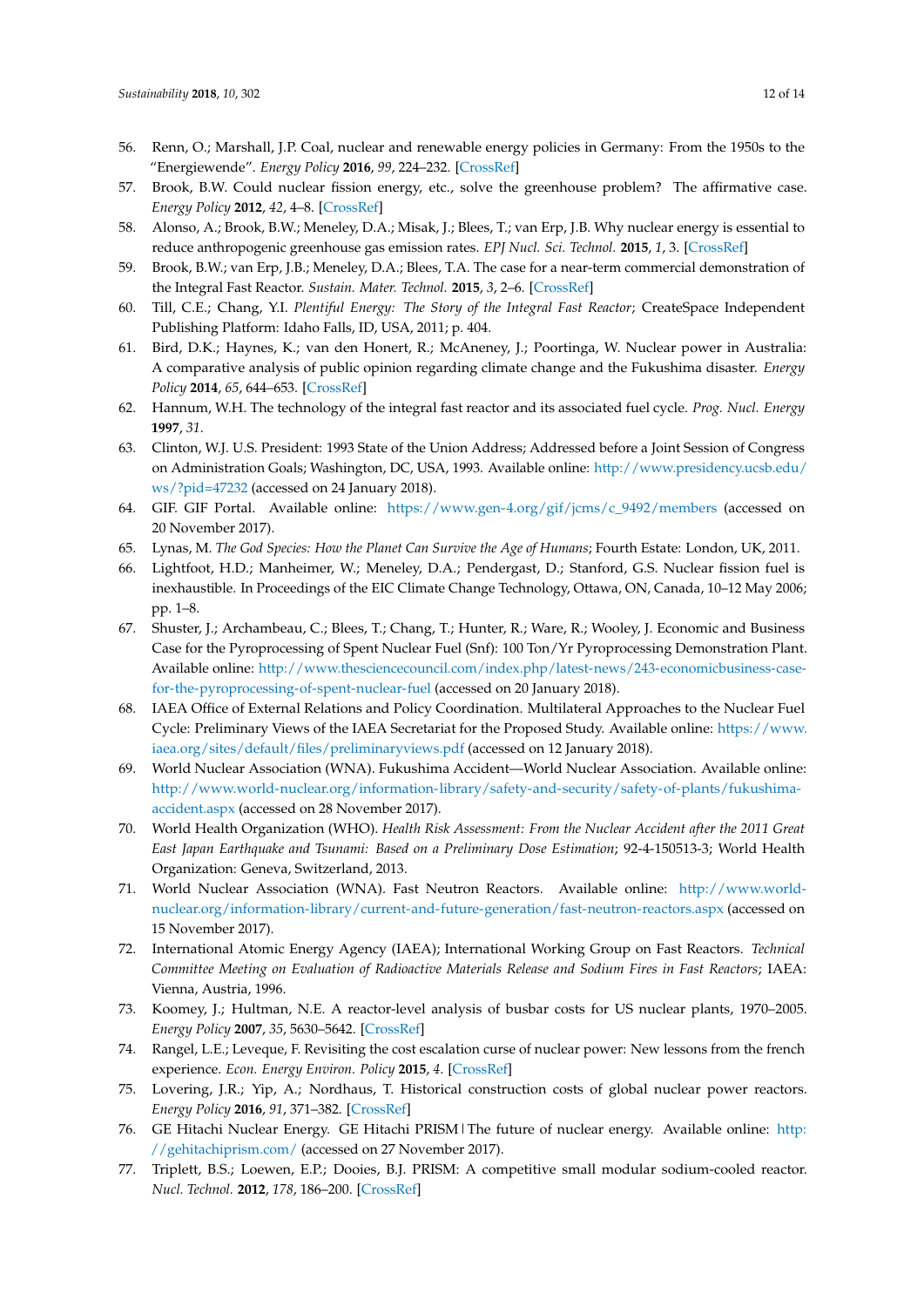- <span id="page-12-0"></span>78. Dubberley, A.E.; Boardman, C.E.; Carroll, D.G.; Ehrman, C.; Walter, C.E. *S-PRISM Fuel Cycle Study*; ICAPP: Cordoba, Spain, 2003; pp. 4–7.
- <span id="page-12-1"></span>79. Boldon, L.M.; Sabharwall, P. *Small Modular Reactor: First-of-a-Kind (FOAK) and Nth-of-a-Kind (NOAK) Economic Analysis*; Idaho National Lab.(INL): Idaho Falls, ID, USA, 2014.
- <span id="page-12-2"></span>80. Hong, S.; Qvist, S.; Brook, B.W. Economic and environmental costs of replacing nuclear fission with solar and wind energy in Sweden. *Energy Policy* **2018**, *112*, 56–66. [\[CrossRef\]](http://dx.doi.org/10.1016/j.enpol.2017.10.013)
- <span id="page-12-3"></span>81. Qvist, S.A.; Brook, B.W. Environmental and health impacts of a policy to phase out nuclear power in Sweden. *Energy Policy* **2015**, *84*, 1–10. [\[CrossRef\]](http://dx.doi.org/10.1016/j.enpol.2015.04.023)
- <span id="page-12-4"></span>82. Parker, D.T. *Building Victory: Aircraft Manufacturing in the Los Angeles Area in World War II; Cypress:* Los Angeles, CA, USA, 2013.
- <span id="page-12-5"></span>83. Orhan, M.F.; Dincer, I.; Naterer, G.F.; Rosen, M.A. Coupling of copper–chloride hybrid thermochemical water splitting cycle with a desalination plant for hydrogen production from nuclear energy. *Int. J. Hydrogen Energy* **2010**, *35*, 1560–1574. [\[CrossRef\]](http://dx.doi.org/10.1016/j.ijhydene.2009.11.106)
- <span id="page-12-6"></span>84. Gaede, J.; Meadowcroft, J. Carbon Capture and Storage Demonstration and Low-Carbon Energy Transitions: Explaining Limited Progress. In *The Palgrave Handbook of the International Political Economy of Energy*; Graaf, T.V.D., Sovacool, B.K., Ghosh, A., Kern, F., Klare, M.T., Eds.; Palgrave Macmillan: Basingstoke, UK, 2016; pp. 319–340.
- <span id="page-12-7"></span>85. Eerkens, J.W. *The Nuclear Imperative*; Springer: New York, NY, USA, 2010.
- <span id="page-12-8"></span>86. Forsberg, C.W. Nuclear energy for a low-carbon-dioxide-emission transportation system with liquid fuels. *Nucl. Technol.* **2008**, *164*, 348–367. [\[CrossRef\]](http://dx.doi.org/10.13182/NT164-348)
- <span id="page-12-9"></span>87. Demirbas, A. Energy from boron and non-nuclear metallic fuels. *Energy Sources Part A* **2008**, *30*, 1108–1113. [\[CrossRef\]](http://dx.doi.org/10.1080/15567030601096092)
- <span id="page-12-10"></span>88. Li, Y.; Cao, H.; Wang, S.; Jin, Y.; Li, D.; Wang, X.; Ding, Y. Load shifting of nuclear power plants using cryogenic energy storage technology. *Appl. Energy* **2014**, *113*, 1710–1716. [\[CrossRef\]](http://dx.doi.org/10.1016/j.apenergy.2013.08.077)
- <span id="page-12-11"></span>89. Shannon, M.A.; Bohn, P.W.; Elimelech, M.; Georgiadis, J.G.; Mariñas, B.J.; Mayes, A.M. Science and technology for water purification in the coming decades. *Nature* **2008**, *452*, 301–310. [\[CrossRef\]](http://dx.doi.org/10.1038/nature06599) [\[PubMed\]](http://www.ncbi.nlm.nih.gov/pubmed/18354474)
- <span id="page-12-12"></span>90. Gerland, P.; Raftery, A.E.; Ševčíková, H.; Li, N.; Gu, D.; Spoorenberg, T.; Alkema, L.; Fosdick, B.K.; Chunn, J.; Lalic, N.; et al. World population stabilization unlikely this century. *Science* **2014**, *346*, 234–237. [\[CrossRef\]](http://dx.doi.org/10.1126/science.1257469) [\[PubMed\]](http://www.ncbi.nlm.nih.gov/pubmed/25301627)
- <span id="page-12-13"></span>91. Raftery, A.E.; Li, N.; Ševčíková, H.; Gerland, P.; Heilig, G.K. Bayesian probabilistic population projections for all countries. *Proc. Natl. Acad. Sci. USA* **2012**, *109*, 13915–13921. [\[CrossRef\]](http://dx.doi.org/10.1073/pnas.1211452109) [\[PubMed\]](http://www.ncbi.nlm.nih.gov/pubmed/22908249)
- <span id="page-12-14"></span>92. Water Technology. Ras Al Khair Desalination Plant, Saudi Arabia. Available online: [http://www.water](http://www.water-technology.net/projects/-ras-al-khair-desalination-plant/)[technology.net/projects/-ras-al-khair-desalination-plant/](http://www.water-technology.net/projects/-ras-al-khair-desalination-plant/) (accessed on 8 January 2018).
- <span id="page-12-15"></span>93. Ziolkowska, J.R. Is Desalination Affordable?—Regional Cost and Price Analysis. *Water Resour. Manag.* **2015**, *29*, 1385–1397. [\[CrossRef\]](http://dx.doi.org/10.1007/s11269-014-0901-y)
- <span id="page-12-16"></span>94. Mountouris, A.; Voutsas, E.; Tassios, D. Solid waste plasma gasification: Equilibrium model development and exergy analysis. *Energy Convers. Manag.* **2006**, *47*, 1723–1737. [\[CrossRef\]](http://dx.doi.org/10.1016/j.enconman.2005.10.015)
- <span id="page-12-17"></span>95. Buttler, A.; Dinkel, F.; Franz, S.; Spliethoff, H. Variability of wind and solar power—An assessment of the current situation in the European Union based on the year 2014. *Energy* **2016**, *106*, 147–161. [\[CrossRef\]](http://dx.doi.org/10.1016/j.energy.2016.03.041)
- <span id="page-12-18"></span>96. Trembath, A.; Jenkins, J. Gas Boom Poses Challenges for Renewables and Nuclear. Available online: [http://thebreakthrough.org/archive/gas\\_boom\\_poses\\_challenges\\_for](http://thebreakthrough.org/archive/gas_boom_poses_challenges_for) (accessed on 20 November 2017).
- <span id="page-12-19"></span>97. Moniz, E.J.; Jacoby, H.D.; Meggs, A.J.M.; Armtrong, R.C.; Cohn, D.R.; Connors, S.R.; Deutch, J.M.; Ejaz, Q.J.; Hezir, J.S.; Kaufman, G.M. *The Future of Natural Gas*; Cambridge MA Massachusetts Institute Technology: Cambridge, MA, USA, 2011.
- <span id="page-12-20"></span>98. De Gouw, J.A.; Parrish, D.D.; Frost, G.J.; Trainer, M. Reduced emissions of  $CO_2$ ,  $NO_x$ , and  $SO_2$  from U.S. power plants owing to switch from coal to natural gas with combined cycle technology. *Earth's Future* **2014**, *2*, 75–82. [\[CrossRef\]](http://dx.doi.org/10.1002/2013EF000196)
- <span id="page-12-21"></span>99. International Energy Agency (IEA). *Energy Technology Perspectives 2017*; IEA: Paris, France, 2017.
- <span id="page-12-22"></span>100. Van den Broek, M.; Berghout, N.; Rubin, E.S. The potential of renewables versus natural gas with  $CO<sub>2</sub>$ capture and storage for power generation under CO<sup>2</sup> constraints. *Renew. Sustain. Energy Rev.* **2015**, *49*, 1296–1322. [\[CrossRef\]](http://dx.doi.org/10.1016/j.rser.2015.04.089)
- <span id="page-12-23"></span>101. Wigley, T.M.L. Coal to gas: The influence of methane leakage. *Clim. Chang.* **2011**, *108*, 601–608. [\[CrossRef\]](http://dx.doi.org/10.1007/s10584-011-0217-3)